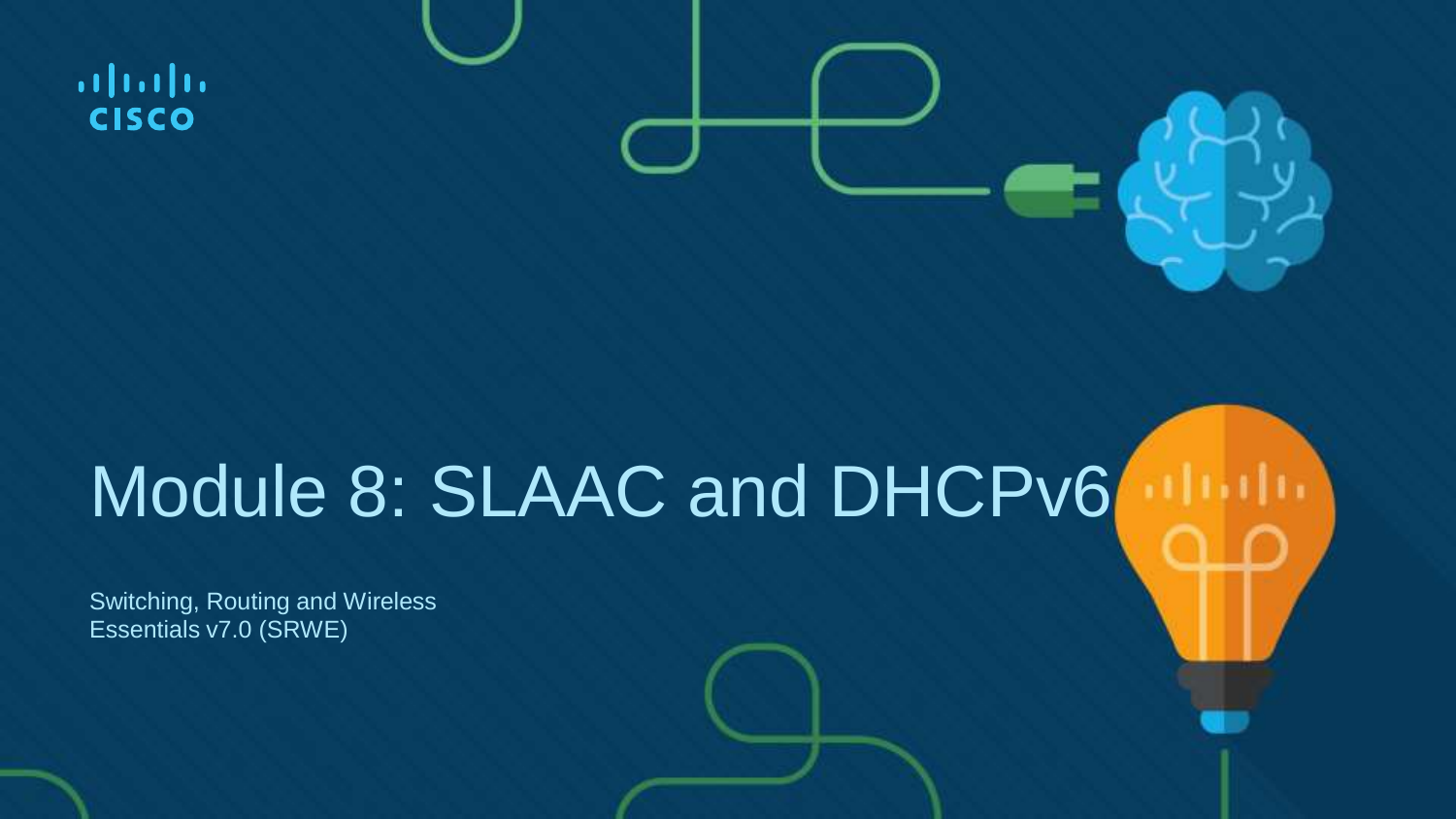### Module Objectives

**Module Title:** SLAAC and DHCPv6

**Module Objective**: Configure dynamic address allocation in IPv6 networks.

| Topic Title                                             | Topic Objective                                                 |
|---------------------------------------------------------|-----------------------------------------------------------------|
| <b>IPv6 Global Unicast Address</b><br><b>Assignment</b> | Explain how an IPv6 host can acquire its IPv6<br>configuration. |
| <b>SLAAC</b>                                            | Explain the operation of SLAAC.                                 |
| <b>DHCPv6</b>                                           | Explain the operation of DHCPv6                                 |
| <b>Configure DHCPv6 Server</b>                          | Configure a stateful and stateless DHCPv6 server.               |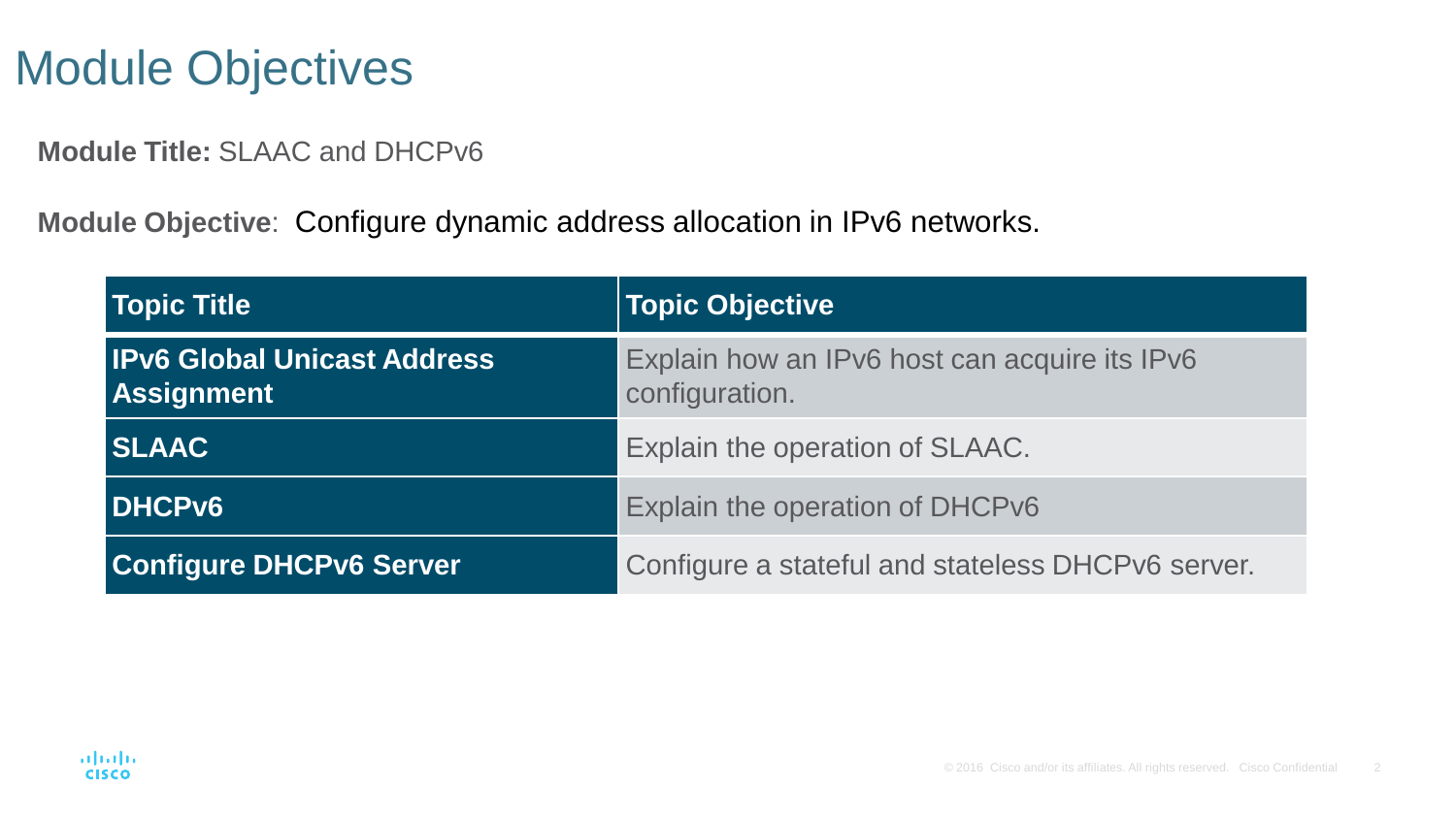# 8.1 IPv6 GUA Assignment

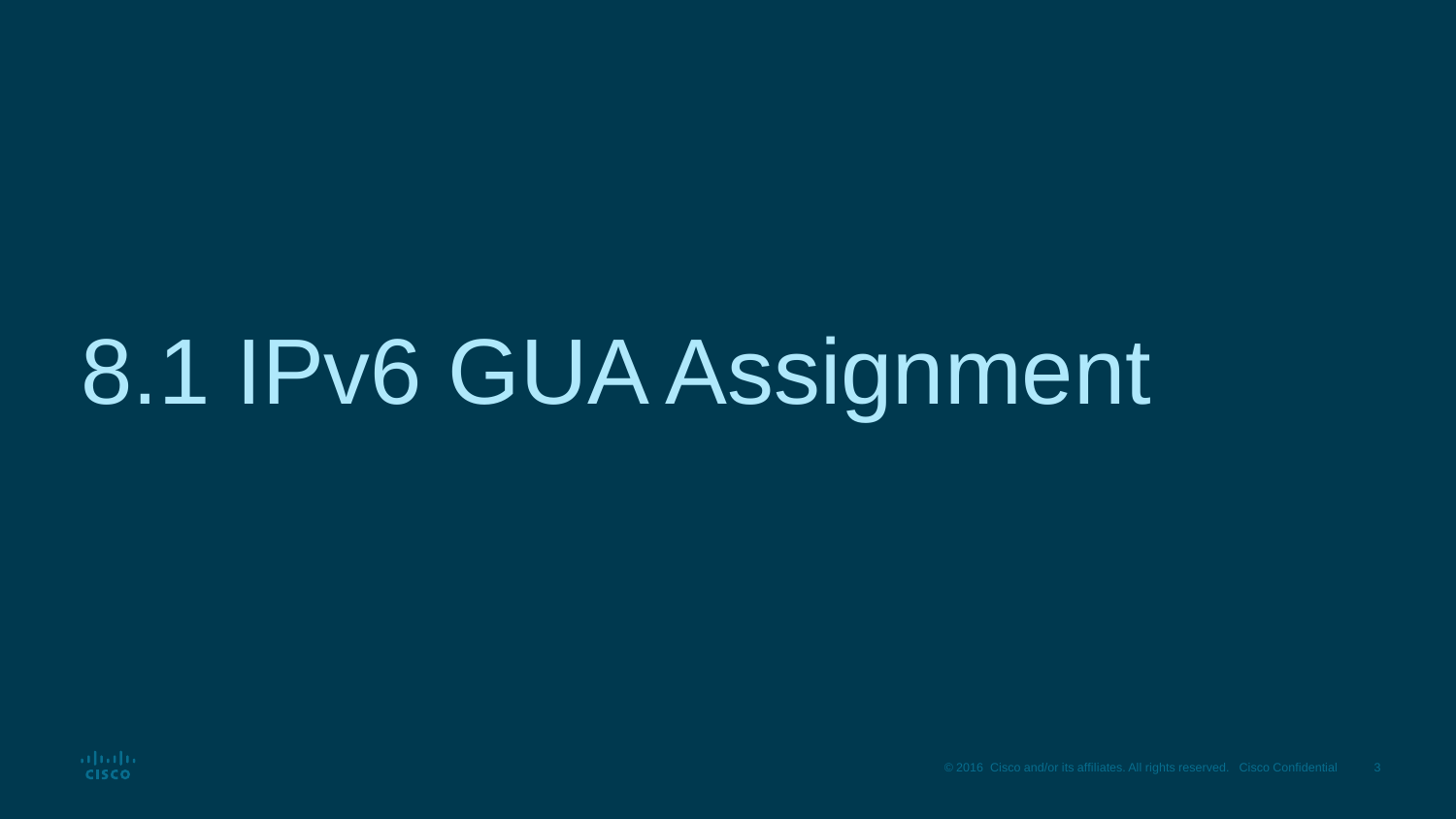#### IPv6 GUA Assignment IPv6 Host Configuration

On a router, an IPv6 global unicast address (GUA) is manually configured using the **ipv6 address** *ipv6-address/prefix-length* interface configuration command.

- A Windows host can also be manually configured with an IPv6 GUA address configuration, as shown in the figure.
- However, manually entering an IPv6 GUA can be time consuming and somewhat error prone.
- Therefore, most Windows host are enabled to dynamically acquire an IPv6 GUA configuration.

| Internet Protocol Version 6 (TCP/IPv6) Properties |                                                                                                                                                                                        | × |
|---------------------------------------------------|----------------------------------------------------------------------------------------------------------------------------------------------------------------------------------------|---|
| General                                           |                                                                                                                                                                                        |   |
|                                                   | You can get IPv6 settings assigned automatically if your network supports this capability.<br>Otherwise, you need to ask your network administrator for the appropriate IPv6 settings. |   |
| Obtain an IPv6 address automatically              |                                                                                                                                                                                        |   |
| Use the following IPv6 address:                   |                                                                                                                                                                                        |   |
| IPv6 address:                                     | 2001:db8:acad:1::10                                                                                                                                                                    |   |
| Subnet prefix length:                             | 64                                                                                                                                                                                     |   |
| Default gateway:                                  | 2001:db8:acad:1::1                                                                                                                                                                     |   |
| Obtain DNS server address automatically           |                                                                                                                                                                                        |   |
| (c) Use the following DNS server addresses:       |                                                                                                                                                                                        |   |
| Preferred DNS server:                             | 2001:db8:acad:1::1                                                                                                                                                                     |   |
| Alternate DNS server:                             |                                                                                                                                                                                        |   |
| Validate settings upon exit                       | Advanced                                                                                                                                                                               |   |
|                                                   |                                                                                                                                                                                        |   |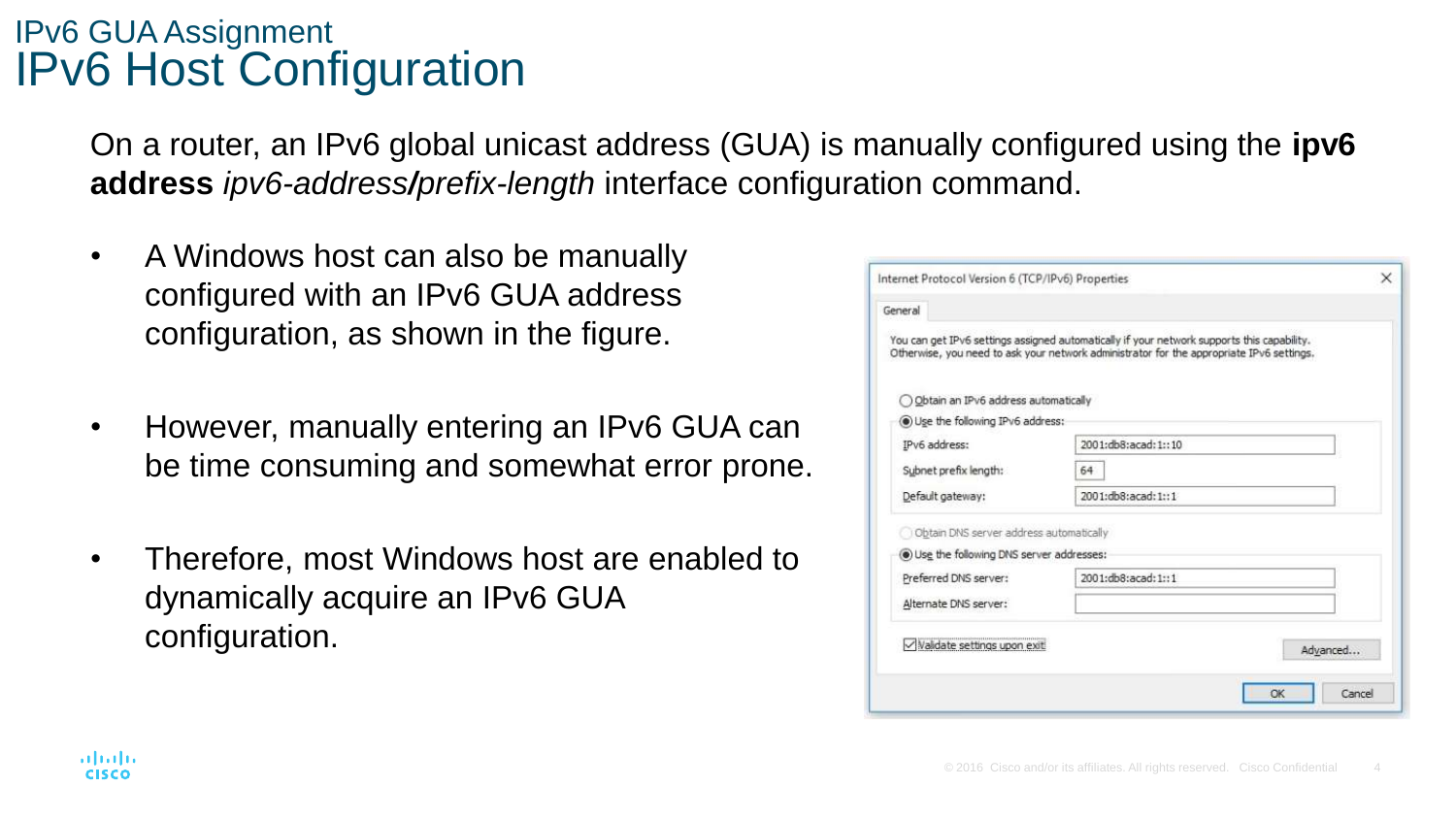#### IPv6 GUA Assignment IPv6 Host Link-Local Address

If automatic IPv6 addressing is selected, the host will use an Internet Control Message Protocol version 6 (ICMPv6) Router Advertisement (RA) message to help it autoconfigure an IPv6 configuration.

- The IPv6 link-local address is automatically created by the host when it boots and the Ethernet interface is active.
- The interface did not create an IPv6 GUA in the output because the network segment did not have a router to provide network configuration instructions for the host.

| $C:\P{C1>ipconfig}$                                  |  |  |  |  |  |  |
|------------------------------------------------------|--|--|--|--|--|--|
| Windows IP Configuration                             |  |  |  |  |  |  |
| Ethernet adapter Ethernet0:                          |  |  |  |  |  |  |
| Connection-specific DNS Suffix . :                   |  |  |  |  |  |  |
| IPv6 Address. :                                      |  |  |  |  |  |  |
| Link-local IPv6 Address : fe80::fb:ld54:839f:f595%21 |  |  |  |  |  |  |
| IPv4 Address. 169.254.202.140                        |  |  |  |  |  |  |
| Subnet Mask : 255.255.0.0                            |  |  |  |  |  |  |
| Default Gateway :                                    |  |  |  |  |  |  |
| $C:$ PC1>                                            |  |  |  |  |  |  |
|                                                      |  |  |  |  |  |  |

- **Note:** The "%" and number at the end of the link-local address is known as a Zone ID or Scope ID and is used by the OS to associate the LLA with a specific interface.
- **Note**: DHCPv6 is defined in RFC 3315.

almlu **CISCO**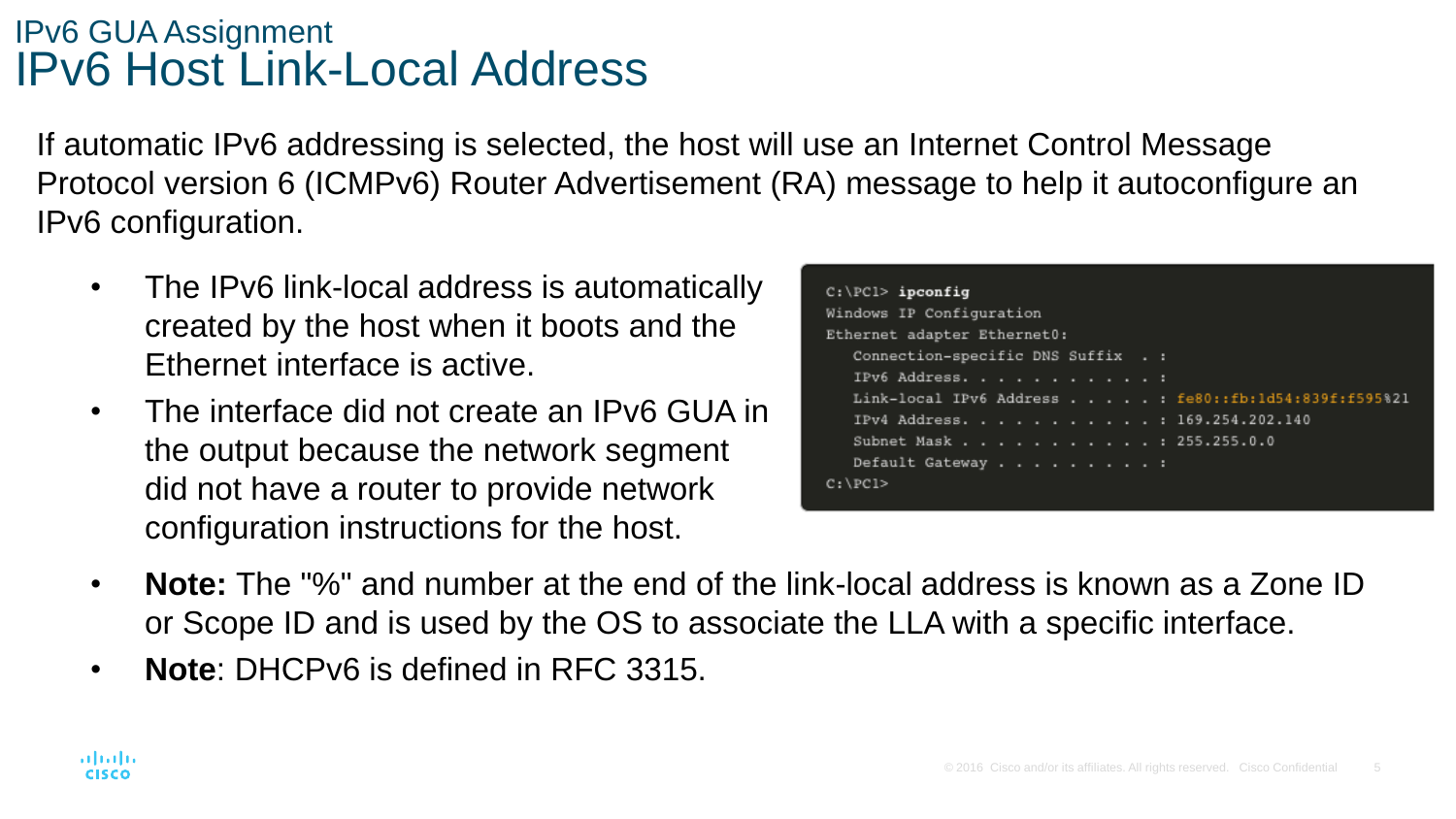#### IPv6 GUA Assignment IPv6 GUA Assignment

By default, an IPv6-enabled router periodically send ICMPv6 RAs which simplifies how a host can dynamically create or acquire its IPv6 configuration.

- A host can dynamically be assigned a GUA using stateless and stateful services.
- All stateless and stateful methods in this module use ICMPv6 RA messages to suggest to the host how to create or acquire its IPv6 configuration.
- Although host operating systems follow the suggestion of the RA, the actual decision is ultimately up to the host

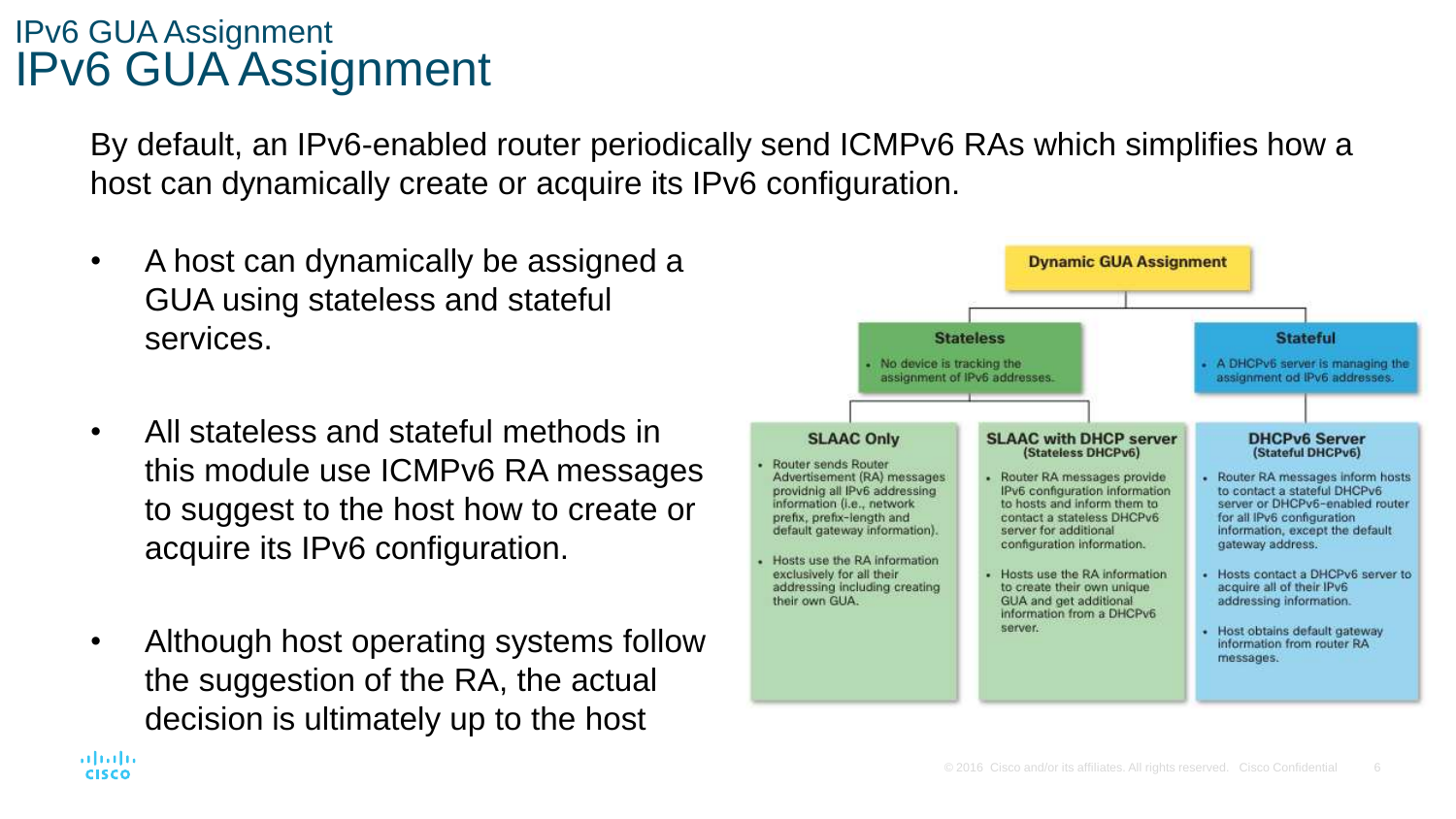#### IPv6 GUA Assignment Three RA Message Flags

How a client obtains an IPv6 GUA depends on settings in the RA message.

An ICMPv6 RA message includes the following three flags:

- **A flag** The Address Autoconfiguration flag signifies to use Stateless Address Autoconfiguration (SLAAC) to create an IPv6 GUA
- **O flag** The Other Configuration flag signifies that additional information is available from a stateless DHCPv6 server.
- **M flag** The Managed Address Configuration flag signifies to use a stateful DHCPv6 server to obtain an IPv6 GUA.



Using different combinations of the A, O and M flags, RA messages inform the host about the dynamic options available.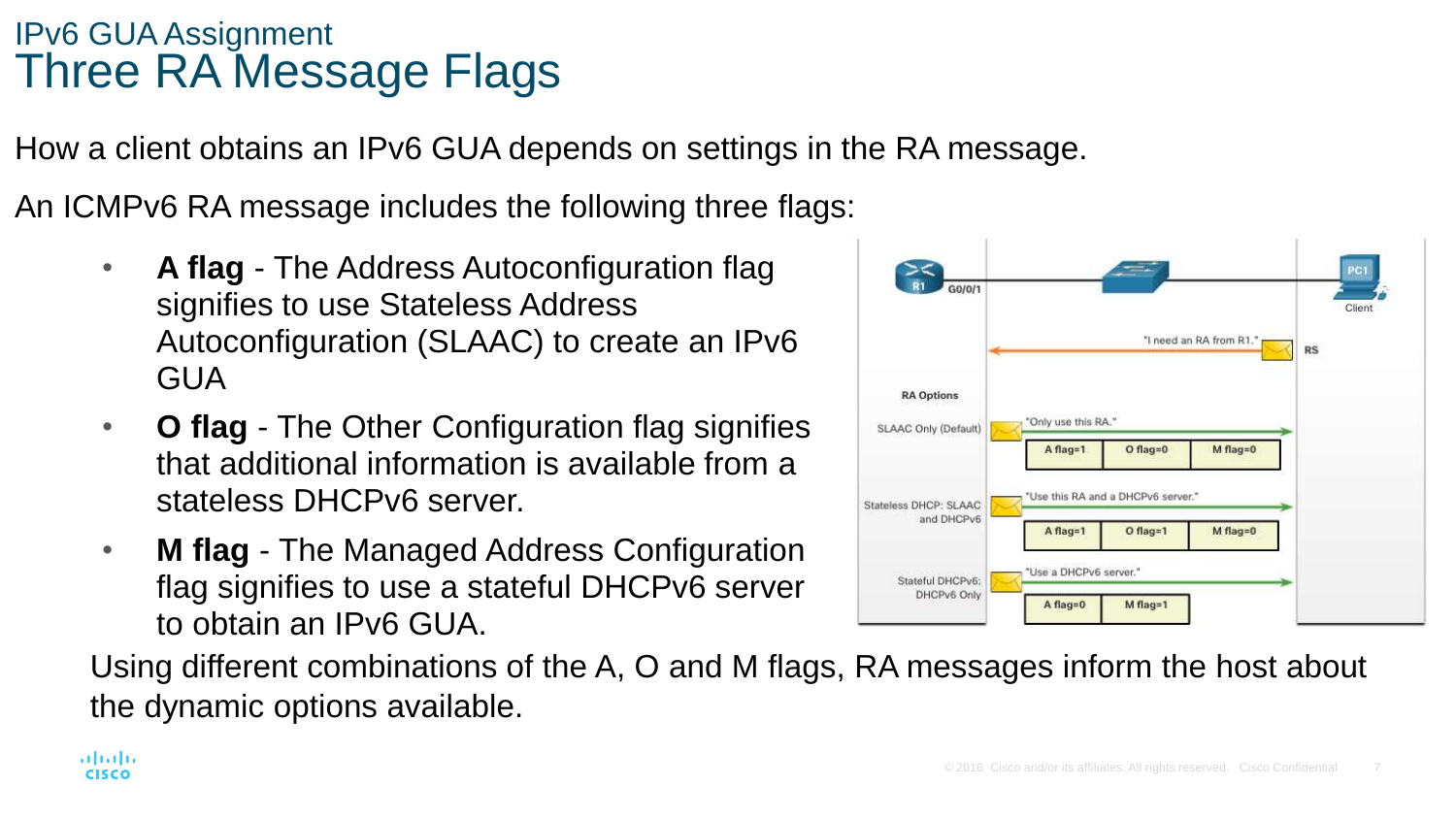### 8.2 SLAAC

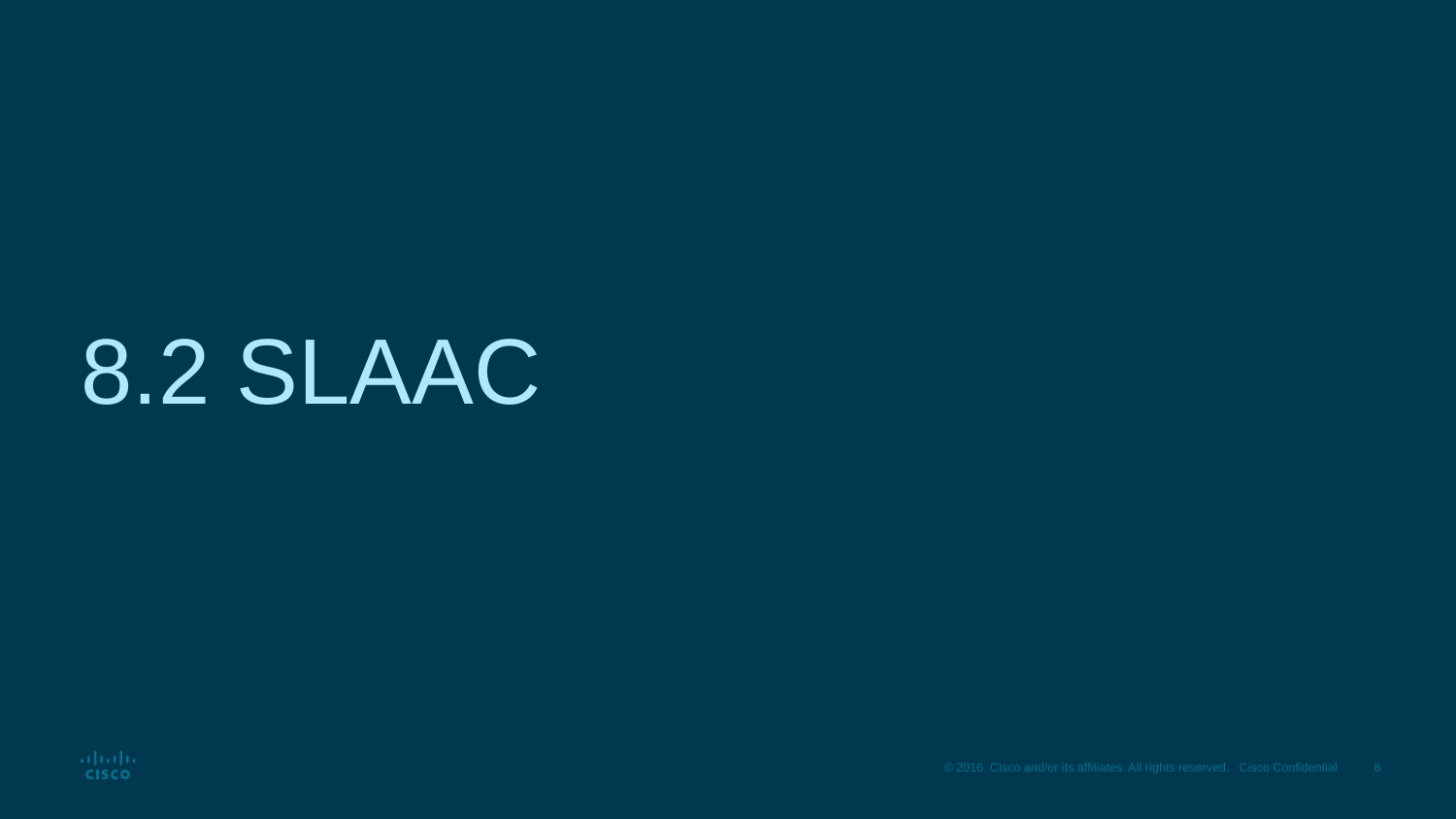#### SLAAC SLAAC Overview

Not every network has access to a DHCPv6 server but every device in an IPv6 network needs a GUA. The SLAAC method enables hosts to create their own unique IPv6 global unicast address without the services of a DHCPv6 server.

- SLAAC is a stateless service which means there is no server that maintains network address information to know which IPv6 addresses are being used and which ones are available.
- SLAAC sends periodic ICMPv6 RA messages (i.e., every 200 seconds) providing addressing and other configuration information for hosts to autoconfigure their IPv6 address based on the information in the RA.
- A host can also send a Router Solicitation (RS) message requesting an RA.
- SLAAC can be deployed as SLAAC only, or SLAAC with DHCPv6.

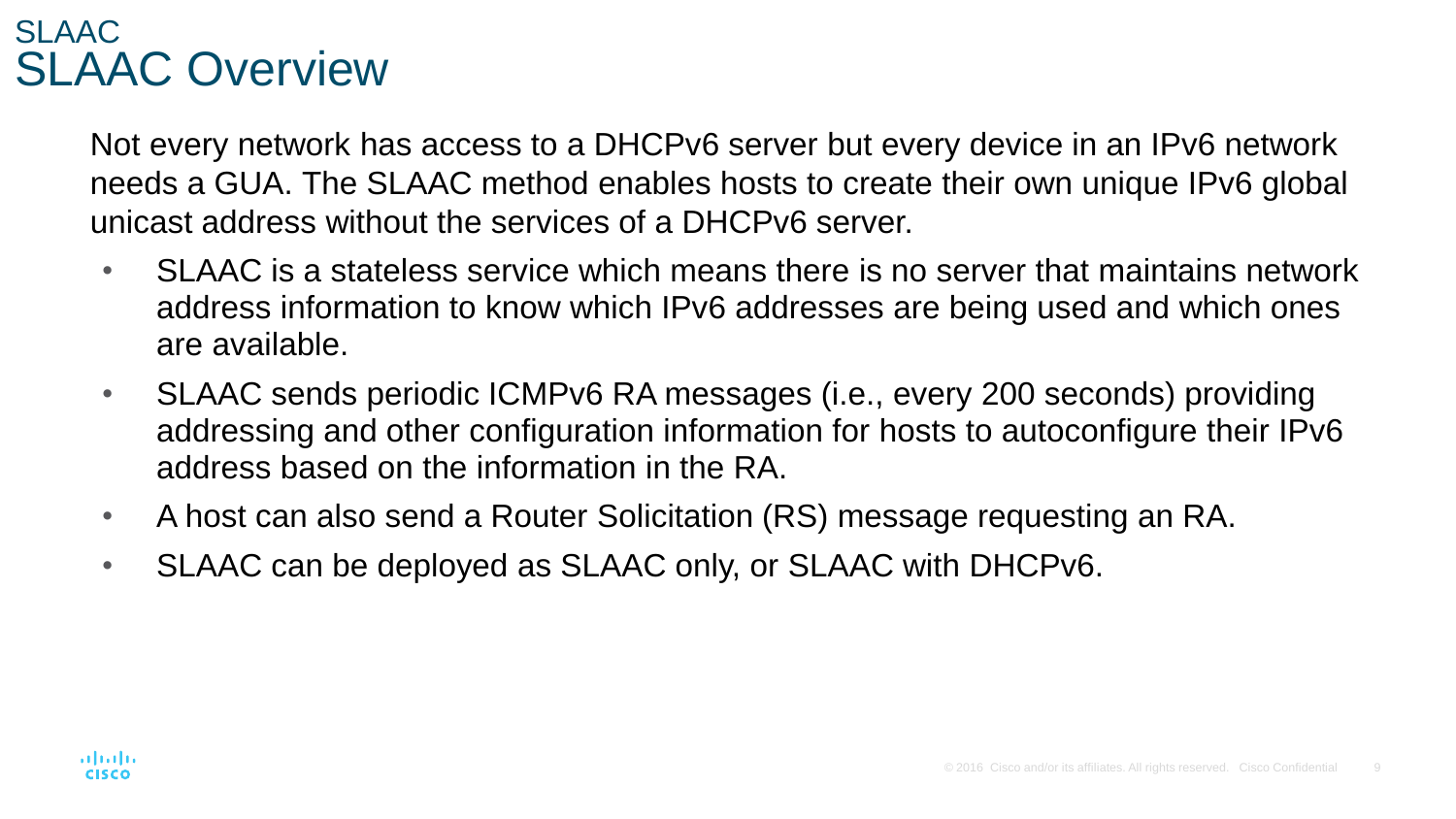2001:db8:acad:1:/64

#### SLAAC Enabling SLAAC

R1 G0/0/1 has been configured with the indicated IPv6 GUA and link-local addresses.

The R1 G0/0/01 IPv6 addresses include:

- **Link-local IPv6 address** fe80::1
- **GUA / subnet** 2001:db8:acad:1::1, 2001:db8:acad:1::/64
- **IPv6 all-nodes group** ff02::1

R1 is configured to join the all IPv6 multicast group and start sending RA messages containing address configuration information to hosts using SLAAC.





 $R1$ (config)# ipv6 unicast-routing  $R1$ (config)# exit  $R1#$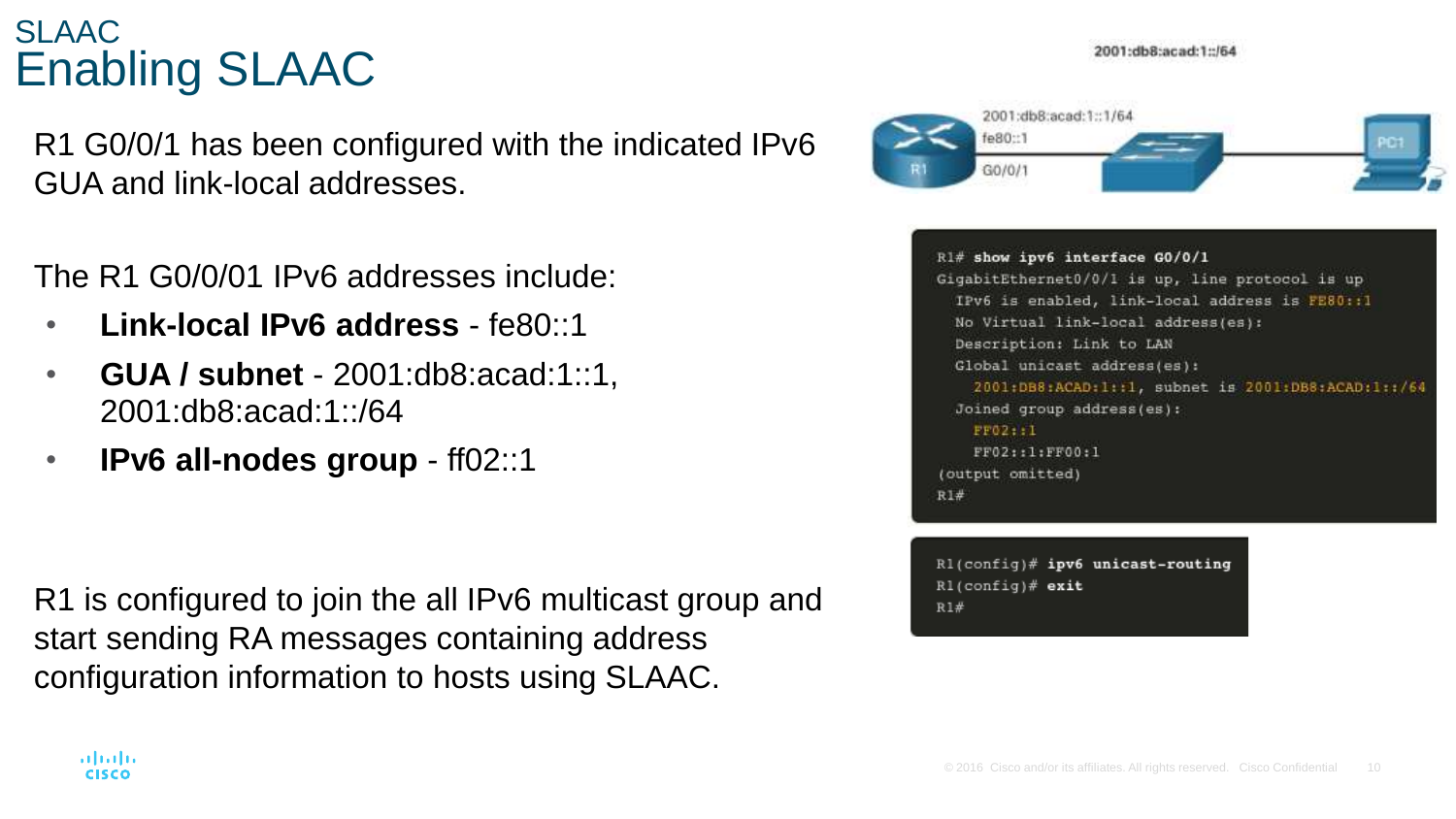#### SLAAC Enabling SLAAC (Cont.)

The IPv6 all-routers group responds to the IPv6 multicast address ff02::2.

- The **show ipv6 interface** command verifies that R1 has joined the IPv6 all-routers group (i.e., ff02::2).
- R1 will now begin to send RA messages every 200 seconds to the IPv6 all-nodes multicast address ff02:1

2001:db8:acad:1::/64



|         |                | $R1#$ show ipv6 interface GO/O/1   section Joined |  |  |
|---------|----------------|---------------------------------------------------|--|--|
|         |                | Joined group address(es):                         |  |  |
| FF02:1  |                |                                                   |  |  |
| FF02::2 |                |                                                   |  |  |
|         | FF02::1:FF00:1 |                                                   |  |  |
| R1#     |                |                                                   |  |  |
|         |                |                                                   |  |  |

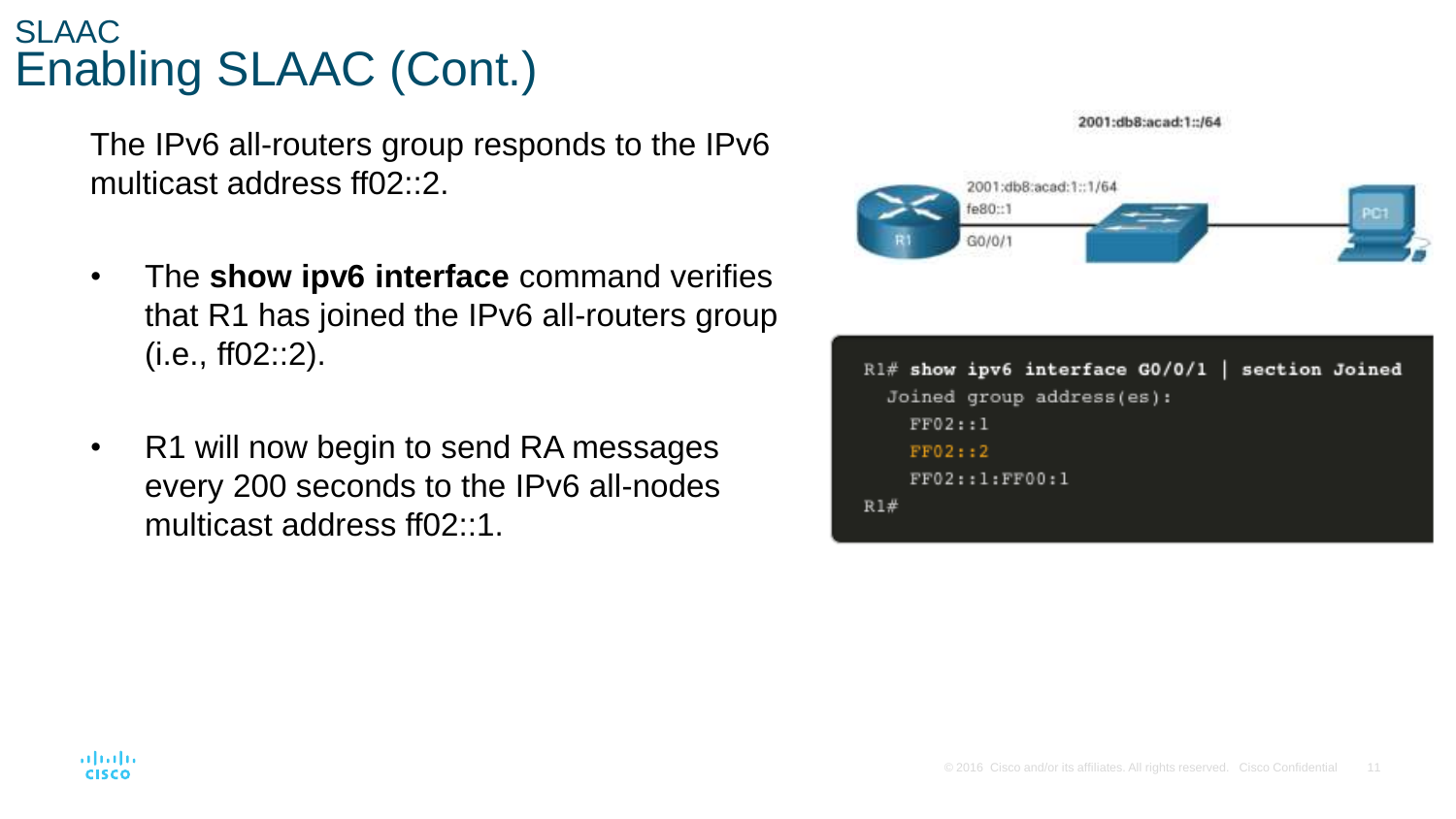#### SLAAC SLAAC Only Method

RA messages from R1 have the following flags set:

- **A = 1 –** Informs the client to use the IPv6 GUA prefix in the RA and dynamically create its own Interface ID.
- $\bullet$   $\bullet$  **O** = 0 and  $M = 0$  Informs the client to also use the additional information in the RA message (i.e., DNS server, MTU, and default gateway information).
- The **ipconfig** Windows command confirms that PC1 has generated an IPv6 GUS using the R1 RA.
- The default gateway address is LLA of the R1 G0/0/1 interface.



| $C:\PC1>$ ipconfig                                   |                                                  |
|------------------------------------------------------|--------------------------------------------------|
| Windows IP Configuration                             |                                                  |
| Ethernet adapter Ethernet0:                          |                                                  |
| Connection-specific DNS Suffix . :                   |                                                  |
|                                                      | IPv6 Address. 2001:db8:acad:1:1de9:c69:73ee:ca8c |
| Link-local IPv6 Address : fe80::fb:ld54:839f:f595%21 |                                                  |
| IPv4 Address. 169.254.202.140                        |                                                  |
| Subnet Mask : 255.255.0.0                            |                                                  |
| Default Gateway fe80::186                            |                                                  |
| $C: \P{PC1>}$                                        |                                                  |

#### almlu **CISCO**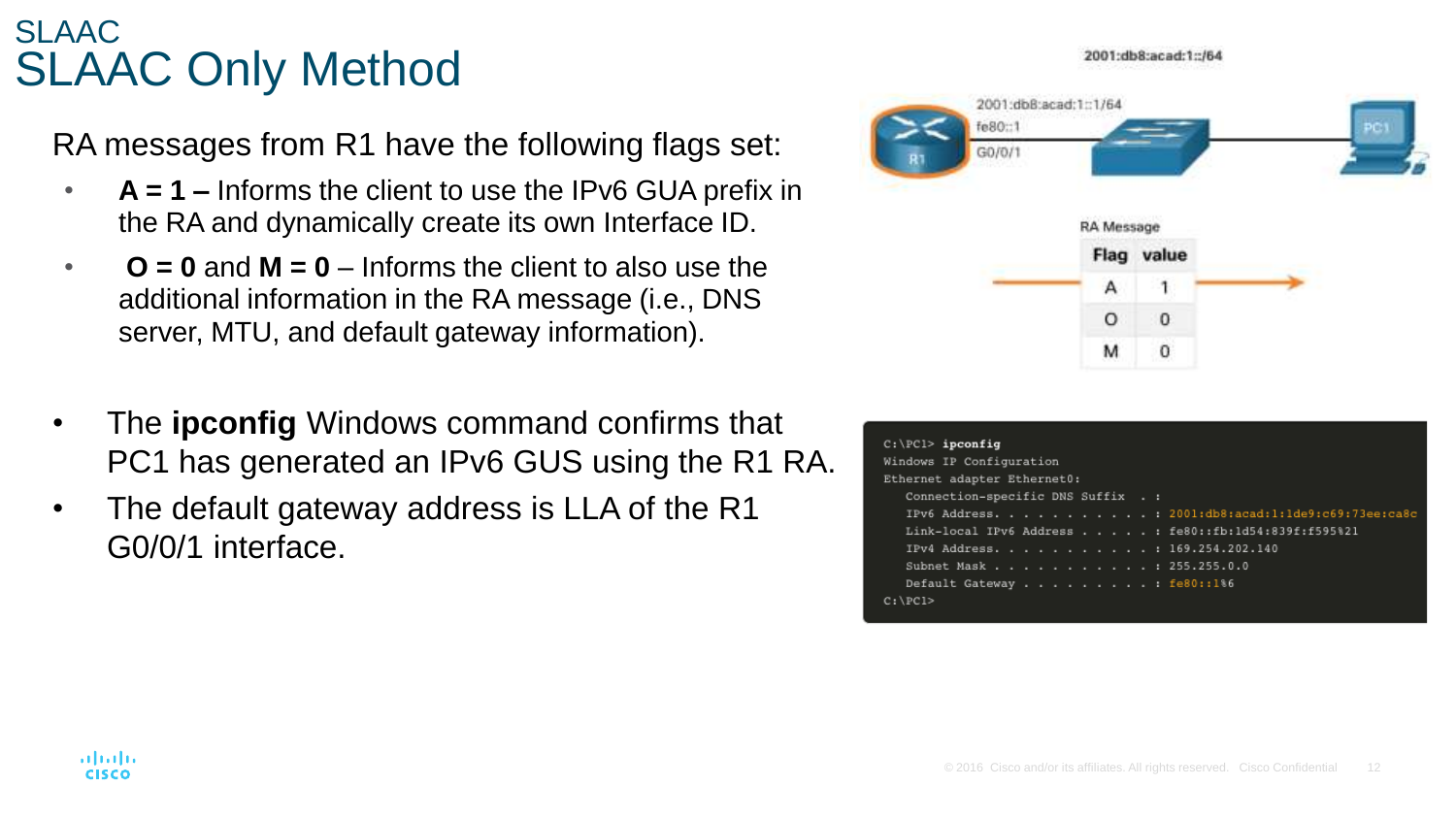#### SLAAC ICMPv6 RS Messages

A router sends RA messages every 200 seconds or when it receives an RS message from a host.

• IPv6 enabled hosts wishing to obtain IPv6 addressing information send an RS message to the IPv6 all-routers multicast address of ff02::2.

The figure illustrates how a host initiates the SLAAC method.

- 1. PC1 has just booted and sends an RS message to the IPv6 all-routers multicast address of ff02::2 requesting an RA.
- 2. R1 generates an RA and then sends the RA message to the IPv6 all-nodes multicast address of ff02::1. PC1 uses this information to create a unique IPv6 GUA.

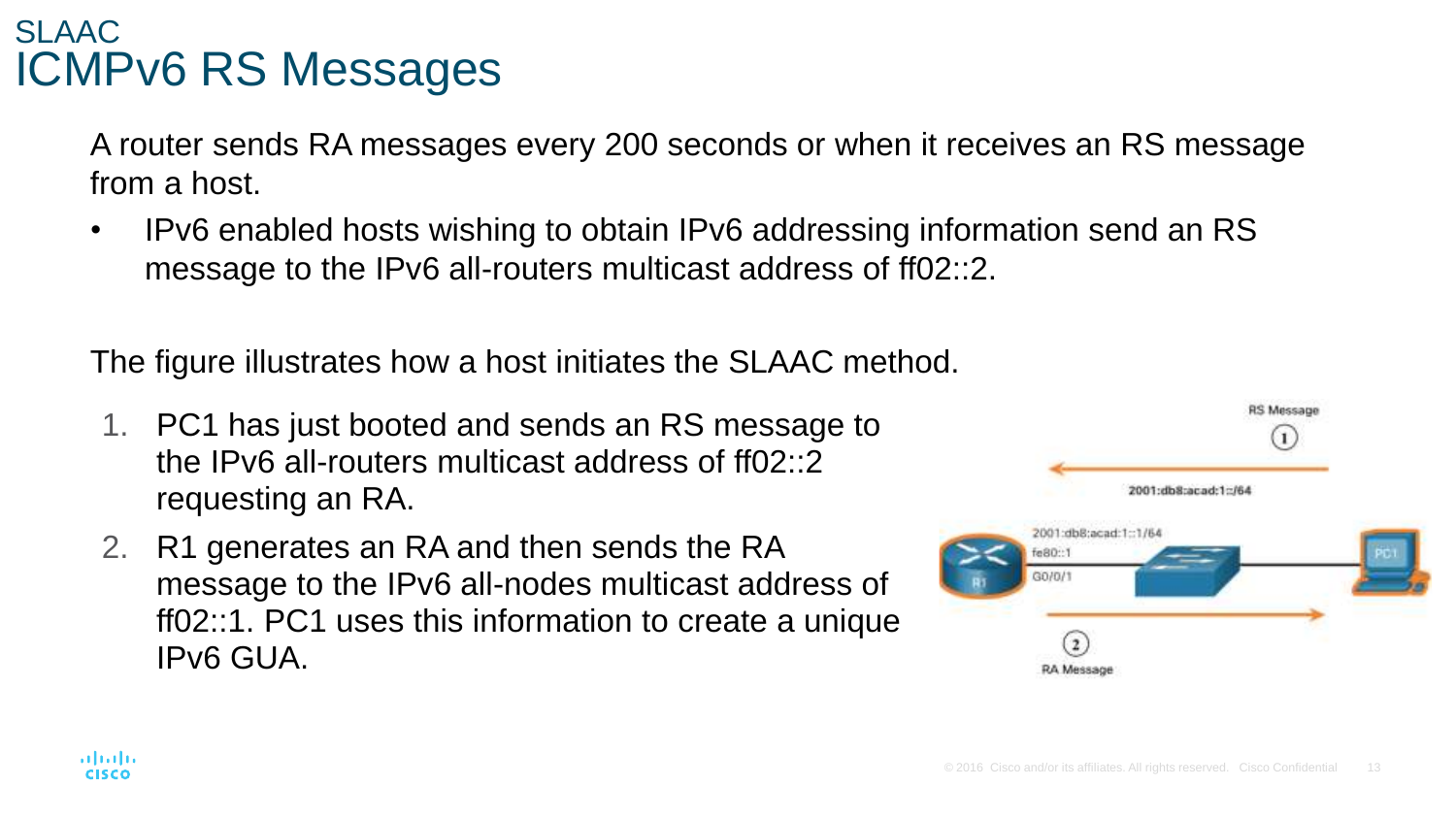#### SLAAC Host Process to Generate Interface ID

Using SLAAC, a host acquires its 64-bit IPv6 subnet information from the router RA and must generate the remainder 64-bit interface identifier (ID) using either:

- **Randomly generated** The 64-bit interface ID is randomly generated by the client operating system. This is the method now used by Windows 10 hosts.
- **EUI-64** The host creates an interface ID using its 48-bit MAC address and inserts the hex value of fffe in the middle of the address. Some operating systems default to the randomly generated interface ID instead of the EUI-64 method, due to privacy concerns. This is because the Ethernet MAC address of the host is used by EUI-64 to create the interface ID.

**Note**: Windows, Linux, and Mac OS allow for the user to modify the generation of the interface ID to be either randomly generated or to use EUI-64.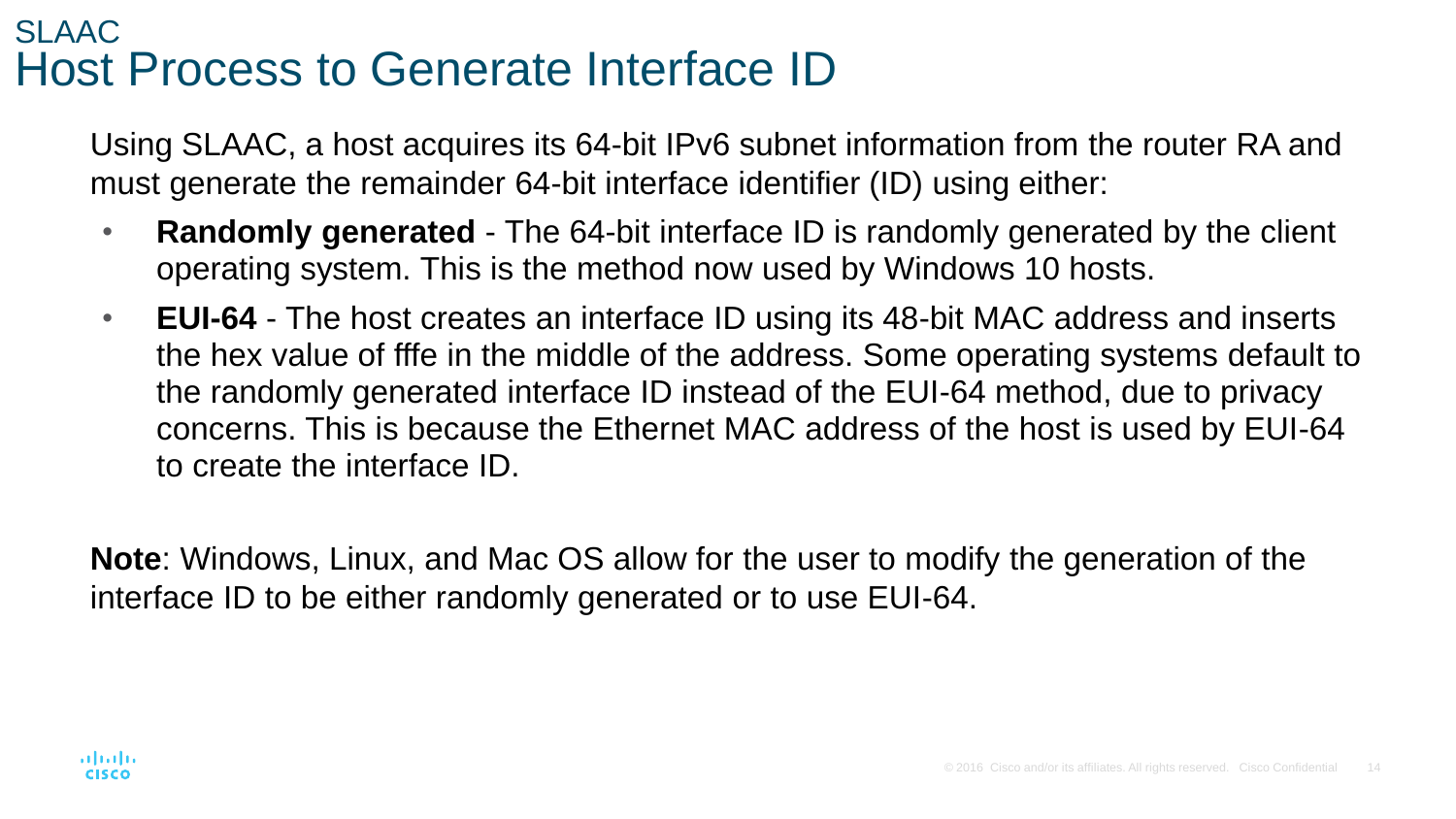#### SLAAC Duplicate Address Detection

A SLAAC host may use the following Duplicate Address Detection (DAD) process to ensure that the IPv6 GUA is unique.

- The host sends an ICMPv6 Neighbor Solicitation (NS) message with a specially constructed solicited-node multicast address containing the last 24 bits of IPv6 address of the host.
- If no other devices respond with a Neighbor Advertisement (NA) message, then the address is virtually guaranteed to be unique and can be used by the host.
- If an NA is received by the host, then the address is not unique, and the host must generate a new interface ID to use.

**Note**: DAD is really not required because a 64-bit interface ID provides 18 quintillion possibilities. Therefore, the chance of a duplicate address is remote. However, the Internet Engineering Task Force (IETF) recommends that DAD is used. Therefore, most operating systems perform DAD on all IPv6 unicast addresses, regardless of how the address is configured.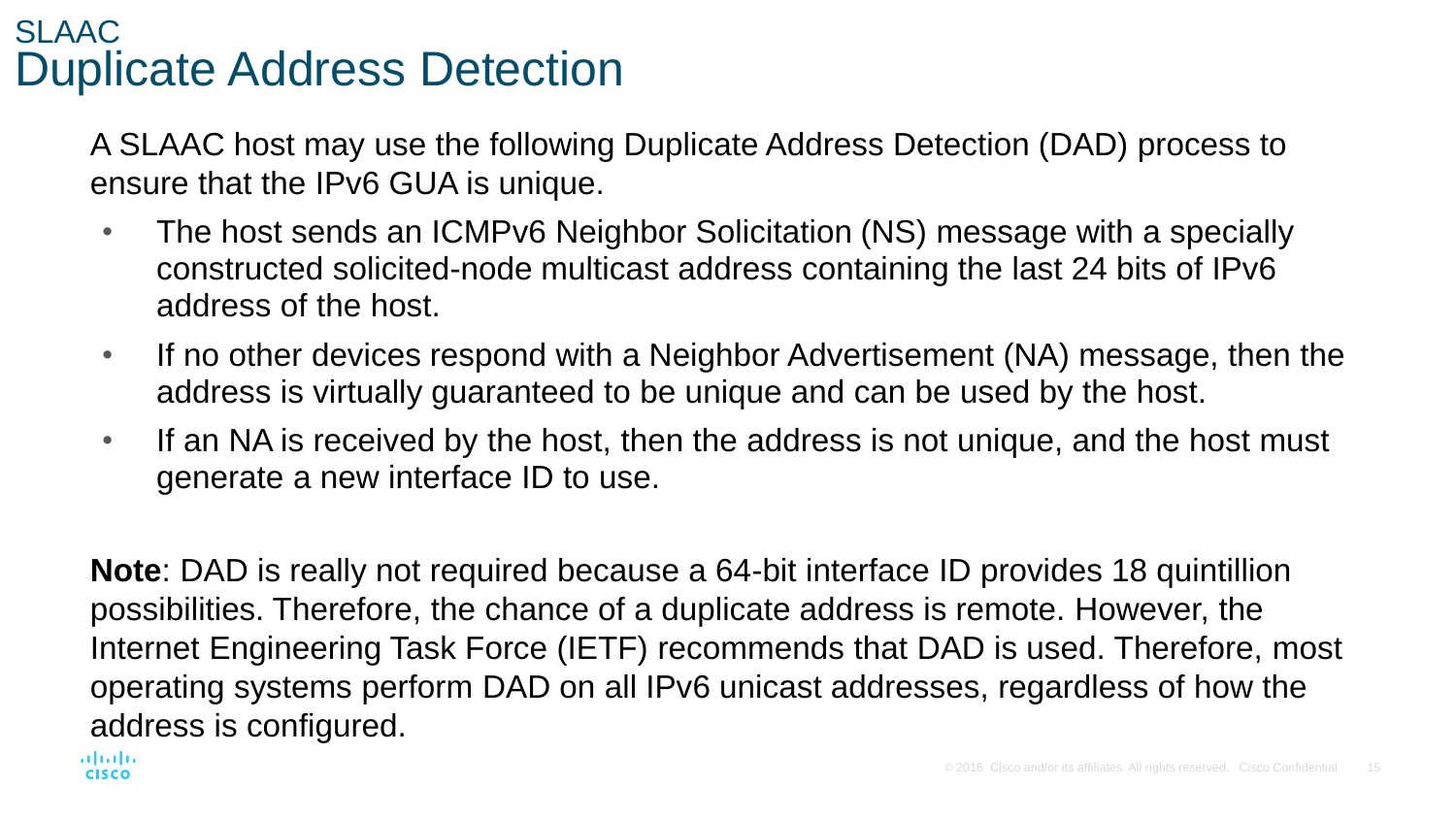### 8.3 DHCPv6

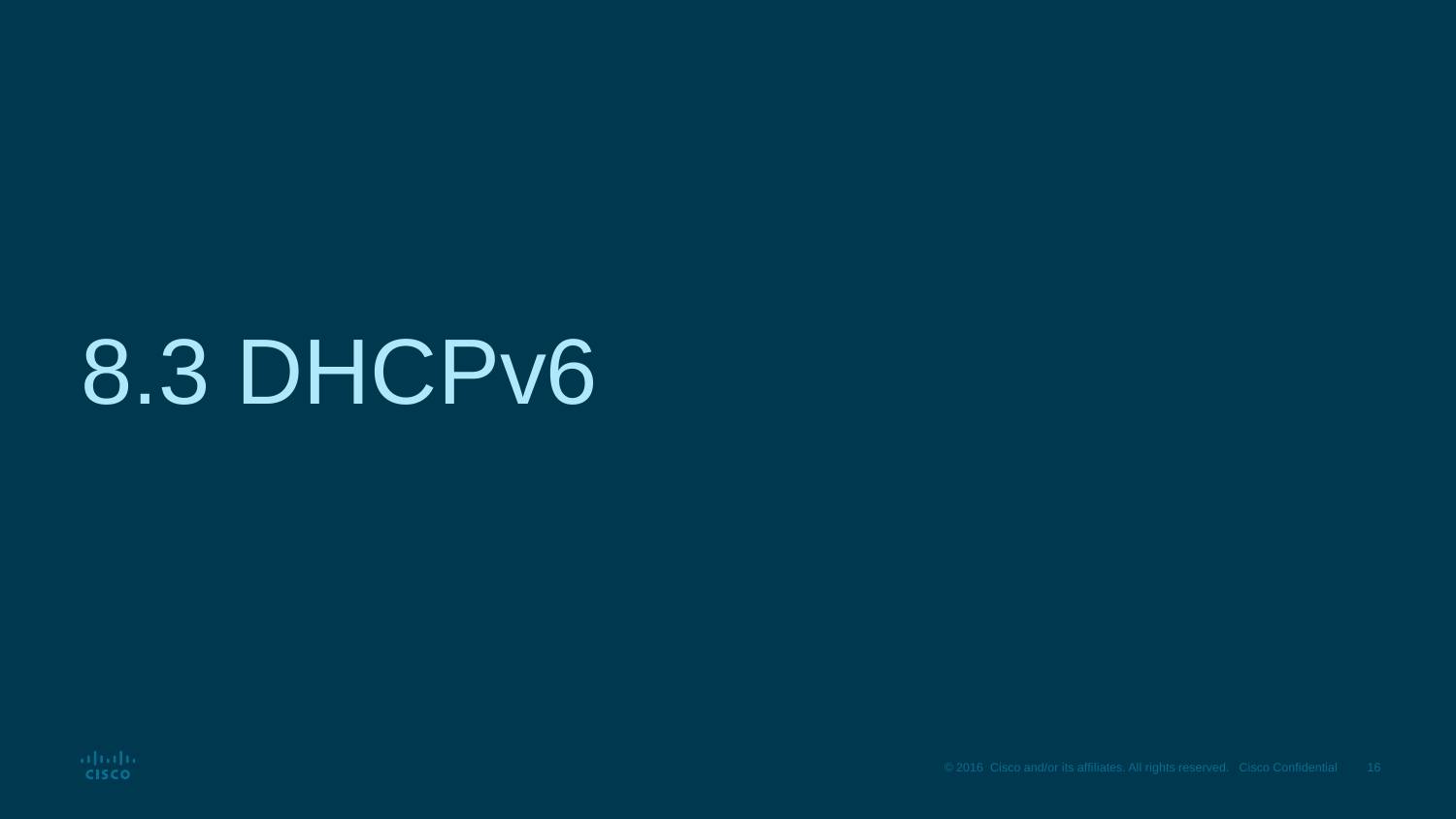#### DHCPv6 DHCPv6 Operation Steps

Stateful DHCPv6 does not require SLAAC while stateless DHCPv6 does.

Regardless, when an RA indicates to use DHCPv6 or stateful DHCPv6:

The host sends an RS message.

altala. **CISCO** 

- 2. The router responds with an RA message.
- 3. The host sends a DHCPv6 SOLICIT message.
- 4. The DHCPv6 server responds with an ADVERTISE message.
- 5. The host responds to the DHCPv6 server.
- 6. The DHCPv6 server sends a REPLY message.

**Note**: Server to client DHCPv6 messages use UDP destination port 546 while client to server DHCPv6 messages use UDP destination port 547.

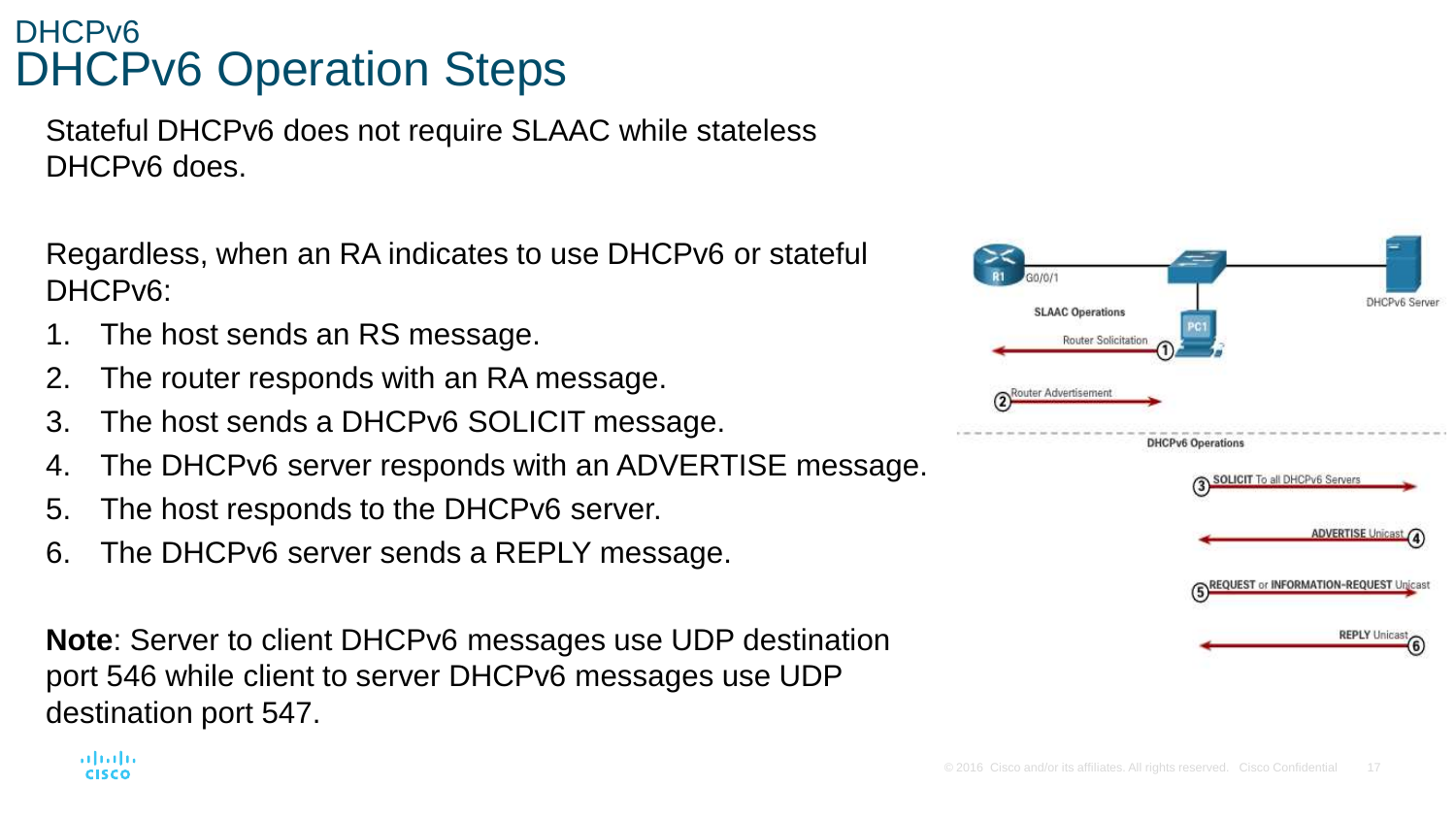#### DHCPv6 Stateless DHCPv6 Operation

If an RA indicates the stateless DHCPv6 method, the host uses the information in the RA message for addressing and contacts a DHCPv6 server for additional information.

**Note**: The DHCPv6 server only provides configuration parameters for clients and does not maintain a list of IPv6 address bindings (i.e. stateless).

For example, PC1 receives a stateless RA message containing:

- The IPv6 GUA network prefix and prefix length.
- A flag set to 1 informing the host to use SLAAC.
- O flag set to 1 informing the host to seek that additional configuration information from a DHCPv6 server.
- M flag set to the default value 0.
- PC1 sends a DHCPv6 SOLICIT message seeking additional information from a stateless DHCPv6 server.aliah. **CISCO**

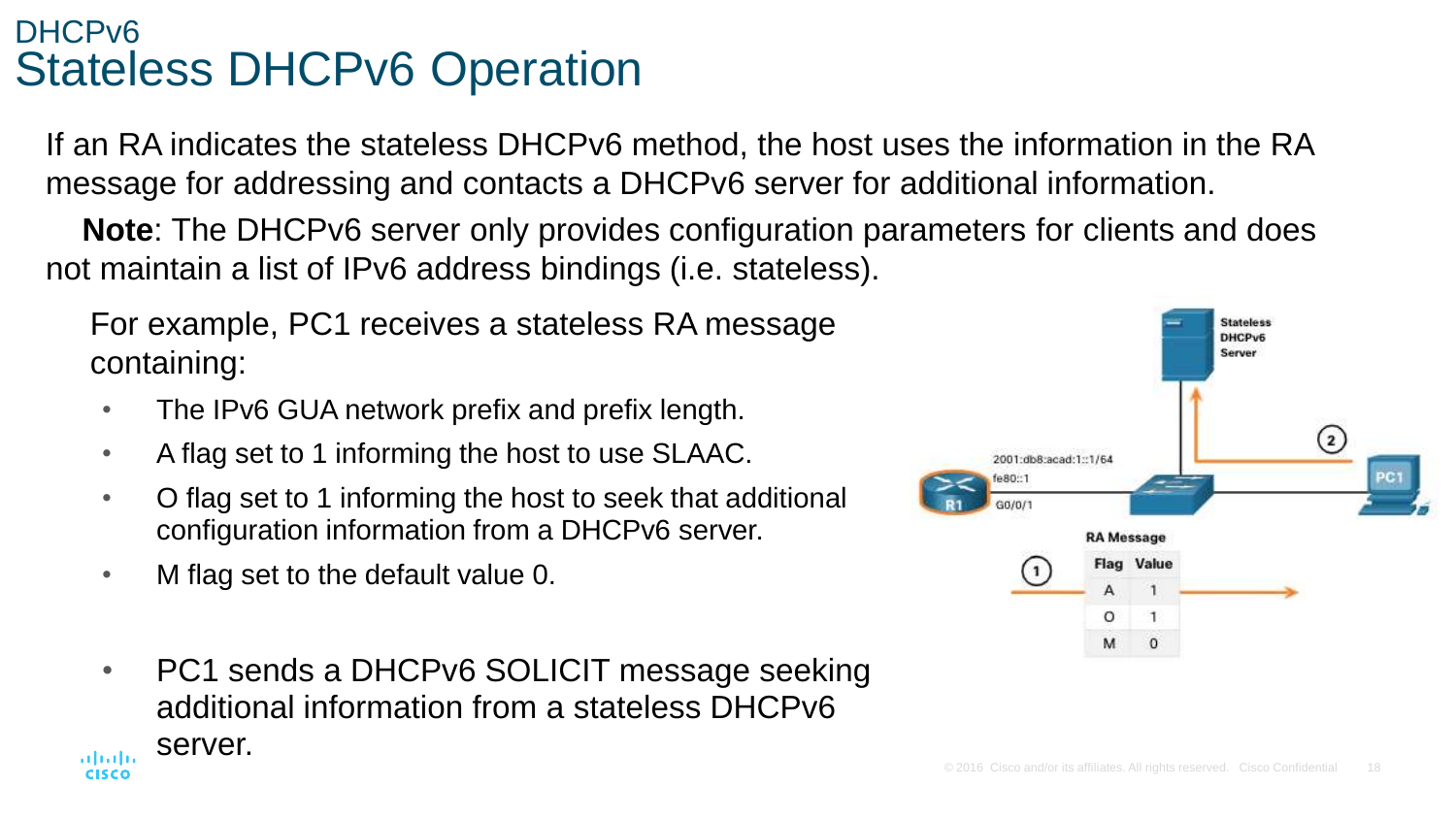#### DHCPv6 Enable Stateless DHCPv6 on an Interface

Stateless DHCPv6 is enabled using the **ipv6 nd other-config-flag** interface configuration command setting the O flag to 1.

The highlighted output confirms the RA will tell receiving hosts to use stateless autoconfigure (A flag  $= 1$ ) and contact a DHCPv6 server to obtain another configuration information (O flag  $= 1$ ).

**Note:** You can use the **no ipv6 nd otherconfig-flag** to reset the interface to the default SLAAC only option (O flag  $= 0$ ).

```
Rl(config-if)# ipv6 nd other-config-flag
R1(config-if)# end
R1#R1# show ipv6 interface g0/0/1 | begin ND
 ND DAD is enabled, number of DAD attempts: 1
 ND reachable time is 30000 milliseconds (using 30000)
 ND advertised reachable time is 0 (unspecified)
 ND advertised retransmit interval is 0 (unspecified)
 ND router advertisements are sent every 200 seconds
 ND router advertisements live for 1800 seconds
 ND advertised default router preference is Medium
  Hosts use stateless autoconfig for addresses.
  Hosts use DHCP to obtain other configuration.
R1#
```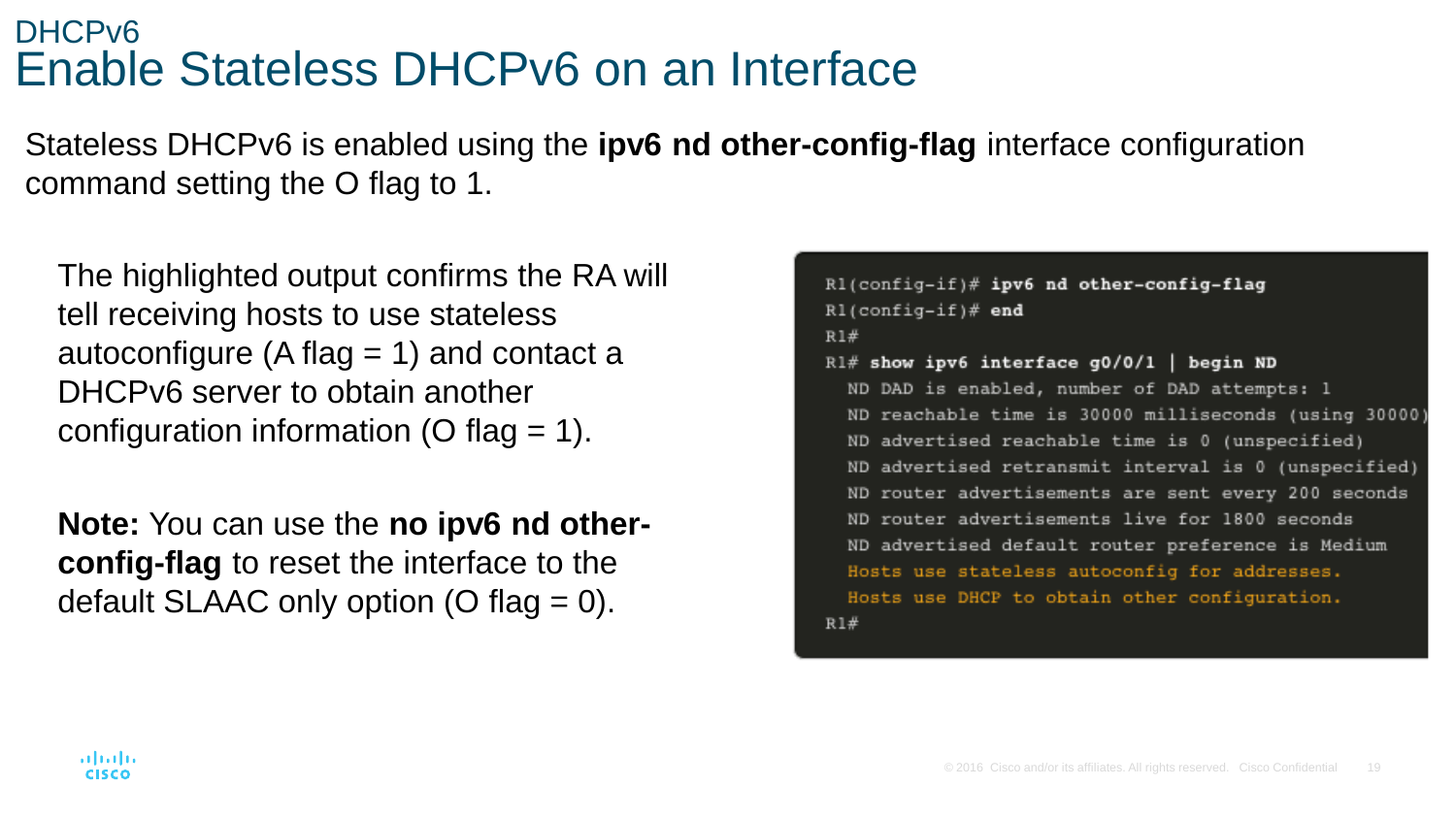#### DHCPv6 Stateful DHCPv6 Operation

If an RA indicates the stateful DHCPv6 method, the host contacts a DHCPv6 server for all configuration information.

• **Note**: The DHCPv6 server is stateful and maintains a list of IPv6 address bindings.

For example, PC1 receives a stateful RA message containing:

- The IPv6 GUA network prefix and prefix length.
- A flag set to 0 informing the host to contact a DHCPv6 server.
- O flag set to 0 informing the host to contact a DHCPv6 server.
- M flag set to the value 1.
- PC1 sends a DHCPv6 SOLICIT message seeking additional information from a stateful DHCPv6 server.



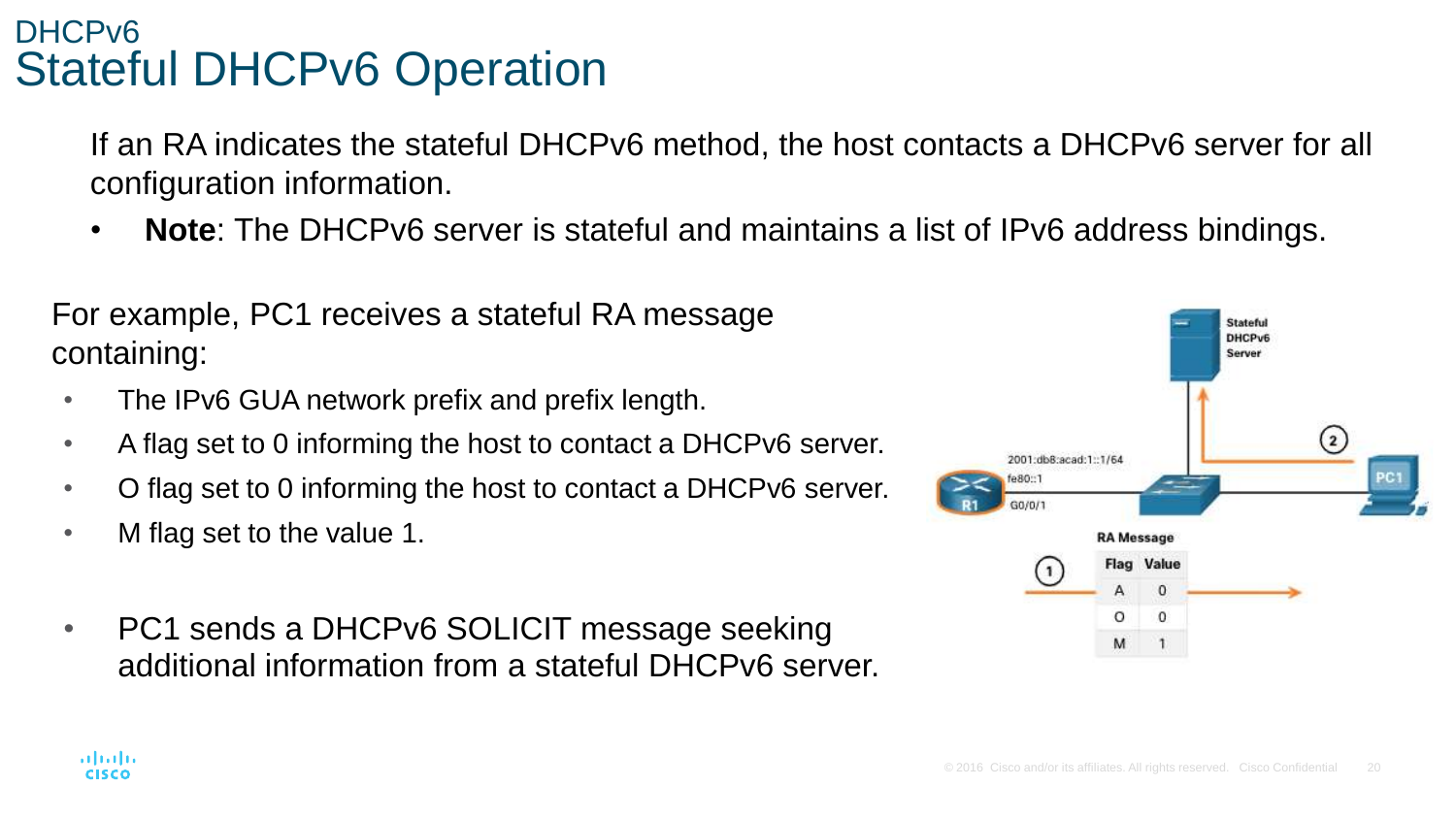#### DHCPv6 Enable Stateful DHCPv6 on an Interface

Stateful DHCPv6 is enabled using the **ipv6 nd managed-config-flag** interface configuration command setting the M flag to 1.

The highlighted output in the example confirms that the RA will tell the host to obtain all IPv6 configuration information from a DHCPv6 server (M flag  $= 1$ ).

```
R1(config)# int g0/0/1
Rl(config-if)# ipv6 nd managed-config-flag
R1(config-if)# end
R1#
R1# show ipv6 interface g0/0/1 | begin ND
  ND DAD is enabled, number of DAD attempts: I
  ND reachable time is 30000 milliseconds (using 30000)
  ND advertised reachable time is 0 (unspecified)
  ND advertised retransmit interval is 0 (unspecified)
 ND router advertisements are sent every 200 seconds
  ND router advertisements live for 1800 seconds
  ND advertised default router preference is Medium
  Hosts use DHCP to obtain routable addresses.
R1#
```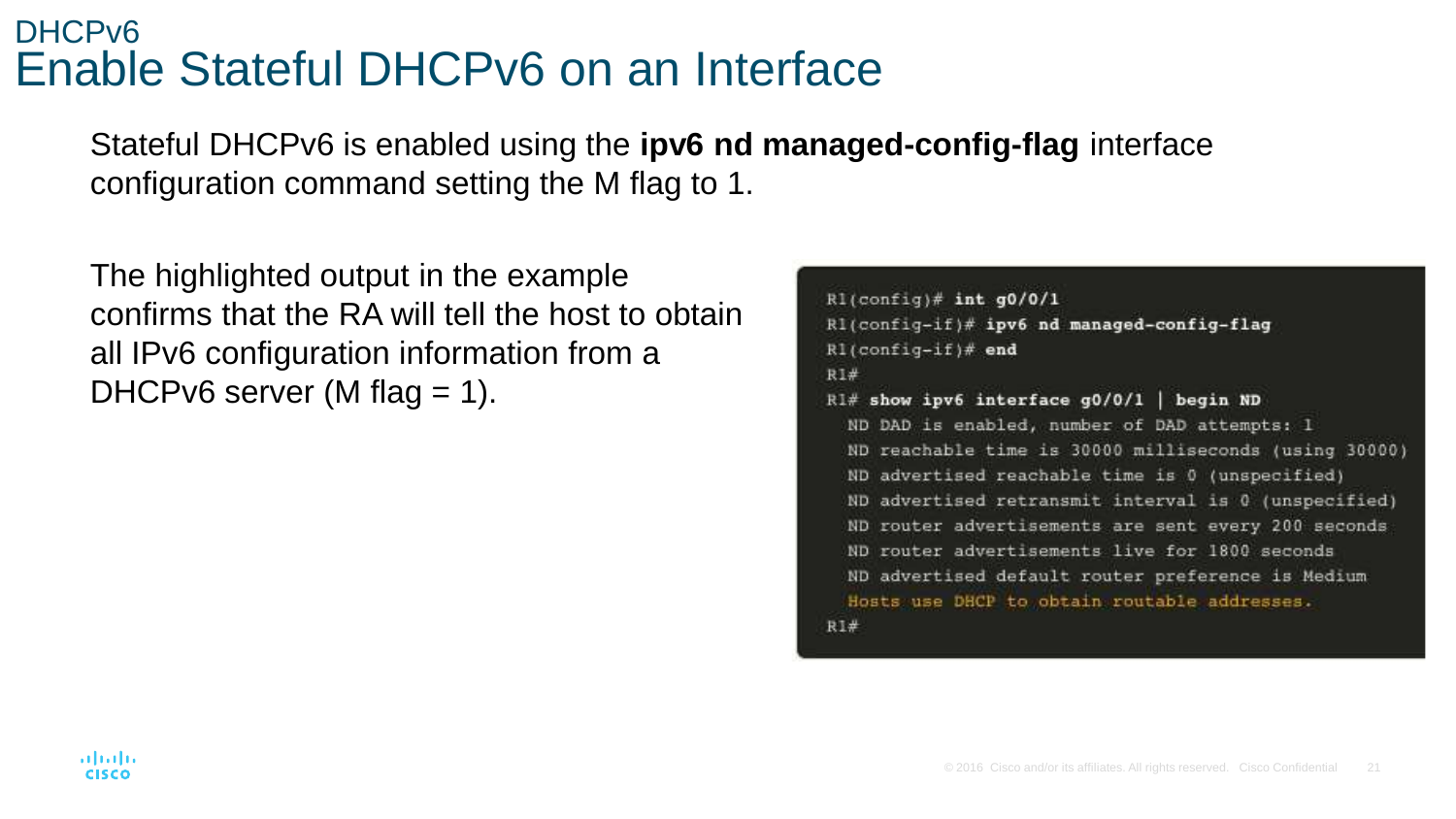# 8.4 Configure DHCPv6 **Server**

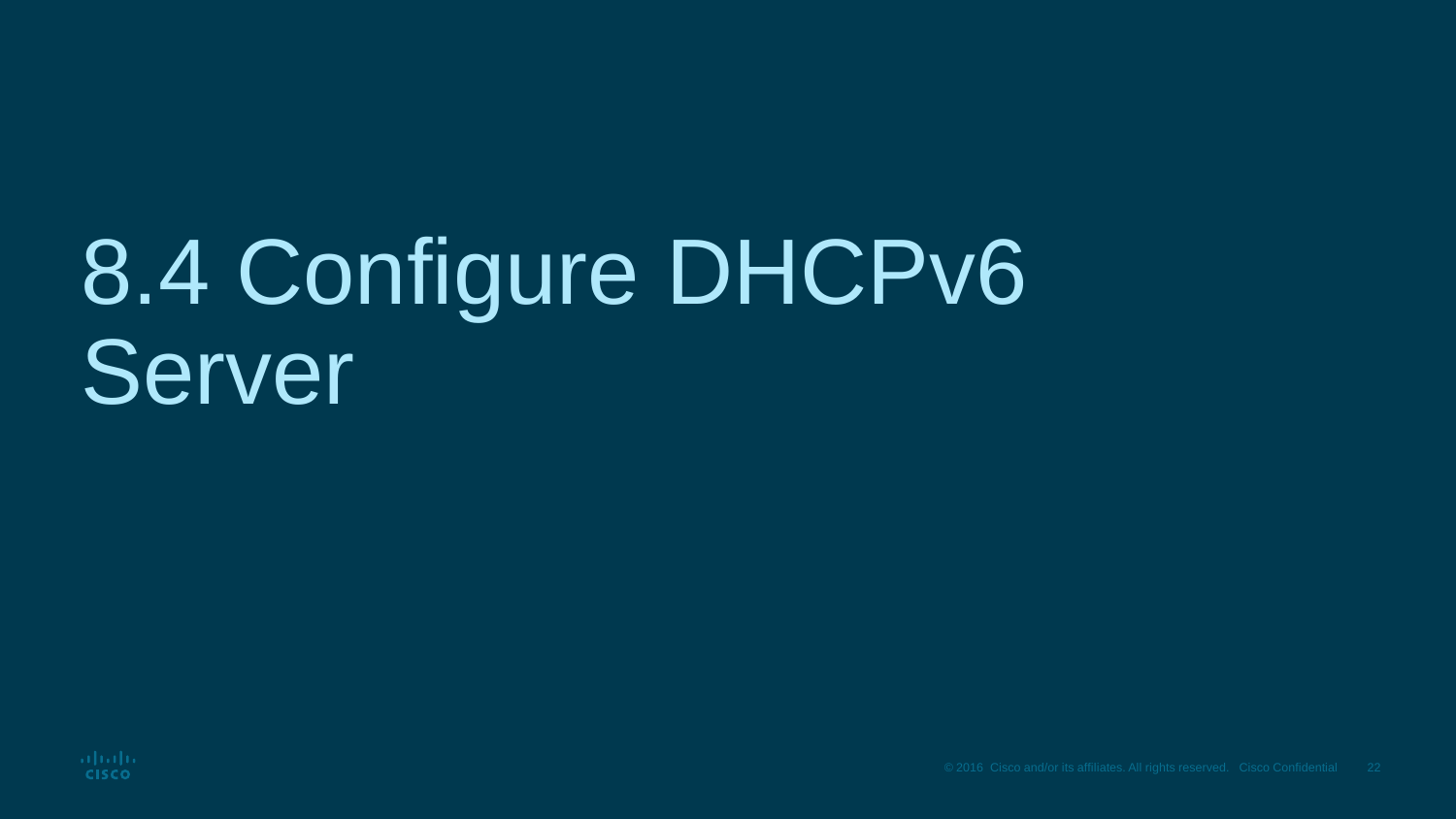#### Configure DHCPv6 Server DHCPv6 Router Roles

Cisco IOS routers are powerful devices. In smaller networks, you do not have to have separate devices to have a DHCPv6 server, client, or relay agent. A Cisco IOS router can be configured to provide DHCPv6 server services.

Specifically, it can be configured to be one of the following:

- **DHCPv6 Server** Router provides stateless or stateful DHCPv6 services.
- **DHCPv6 Client** Router interface acquires an IPv6 IP configuration from a DHCPv6 server.
- **DHCPv6 Relay Agent** Router provides DHCPv6 forwarding services when the client and the server are located on different networks.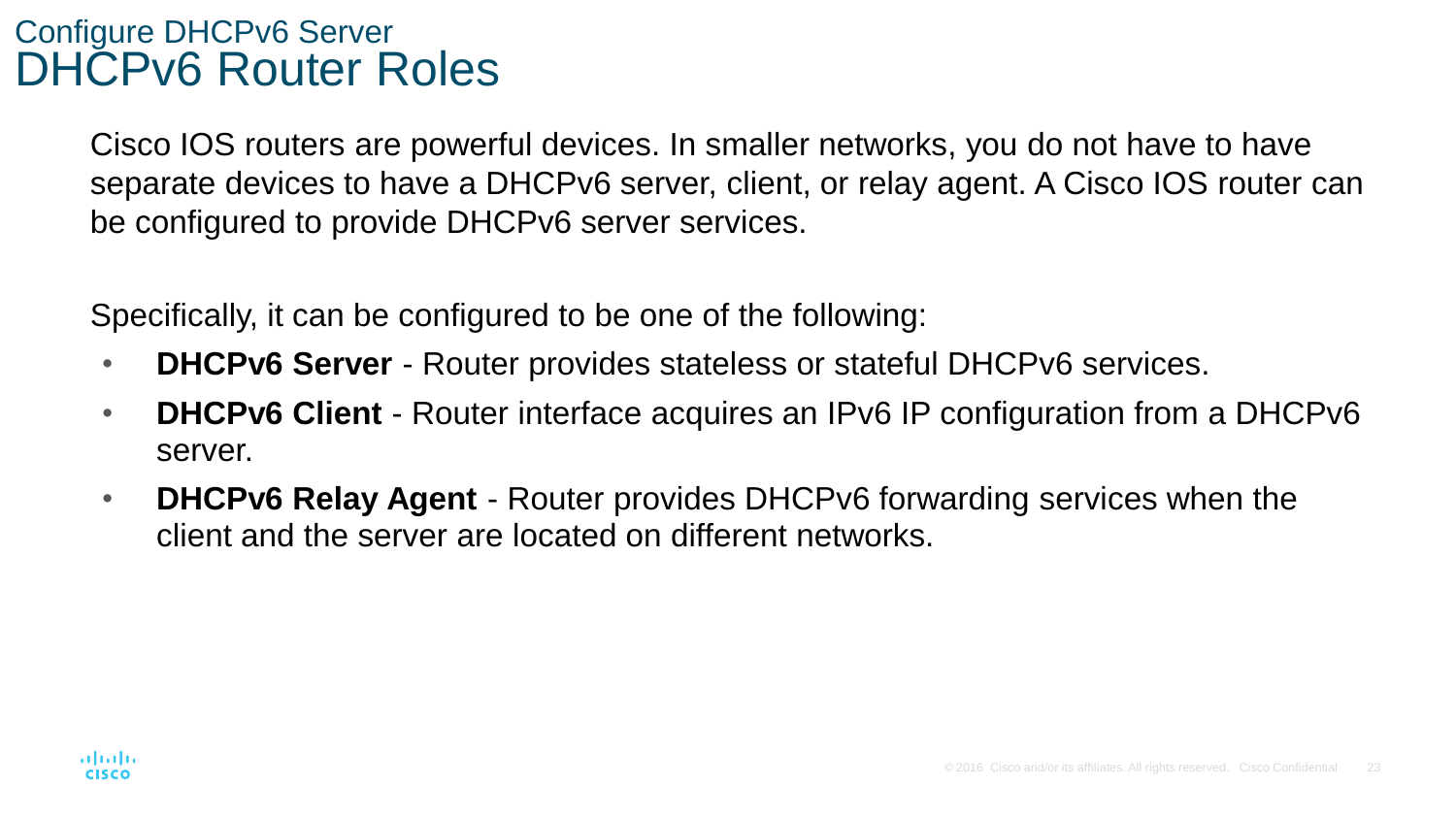#### Configure DHCPv6 Server Configure a Stateless DHCPv6 Server

The stateless DHCPv6 server option requires that the router advertise the IPv6 network addressing information in RA messages.

There are five steps to configure and verify a router as a stateless DHCPv6 server:

- 1. Enable IPv6 routing using the **ipv6 unicast-routing** command.
- 2. Define a DHCPv6 pool name using the **ipv6 dhcp pool** *POOL-NAME* global config command.
- 3. Configure the DHCPv6 pool with options. Common options include **dns-server X:X:X:X:X:X:X:X** and **domain-name** *name*.
- 4. Bind the interface to the pool using the **ipv6 dhcp server** *POOL-NAME* interface config command.
	- Manually change the O flag from 0 to 1 using the ipv6 nd other-config-flag interface command. RA messages sent on this interface indicate that additional information is available from a stateless DHCPv6 server. The A flag is 1 by default, telling clients to use SLAAC to create their own GUA.
- 5. Verify that the hosts have received IPv6 addressing information using the **ipconfig /all** command.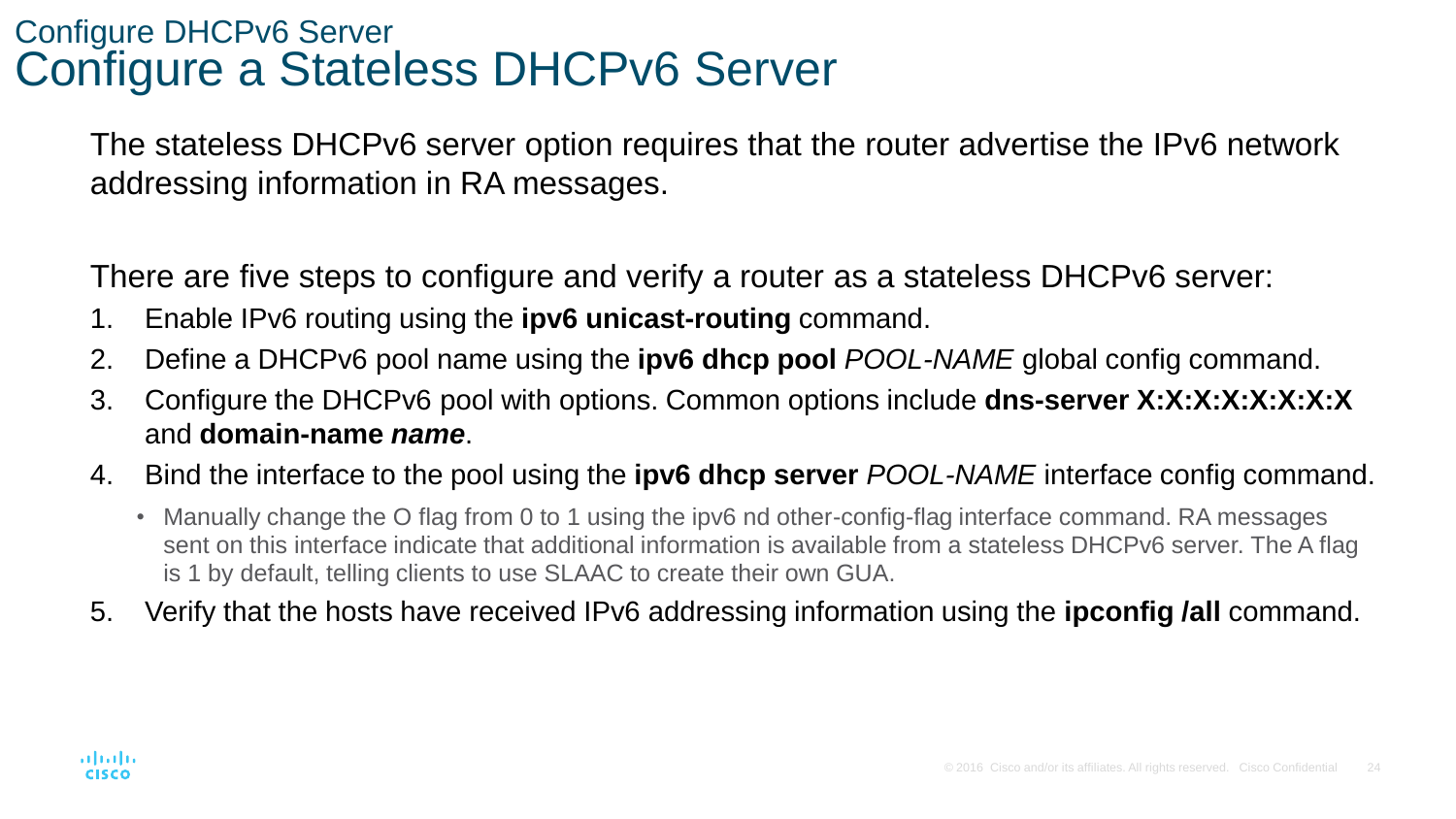#### Configure DHCPv6 Server Configure a Stateless DHCPv6 Client

A router can also be a DHCPv6 client and get an IPv6 configuration from a DHCPv6 server, such as a router functioning as a DHCPv6 server.

- 1. Enable IPv6 routing using the **ipv6 unicast-routing** command.
- 2. Configure the client router to create an LLA. An IPv6 link-local address is created on a router interface when a global unicast address is configured, or without a GUA using the **ipv6 enable** interface configuration command. Cisco IOS uses EUI-64 to create the Interface ID.
- 3. Configure the client router to use SLAAC using the **ipv6 address autoconfig** command.
- 4. Verify that the client router is assigned a GUA using the **show ipv6 interface brief** command.
- 5. Verify that the client router received other necessary DHCPv6 information. The **show ipv6 dhcp interface g0/0/1** command confirms DHCP option information, such as DNS server and domain name, have been received by the client.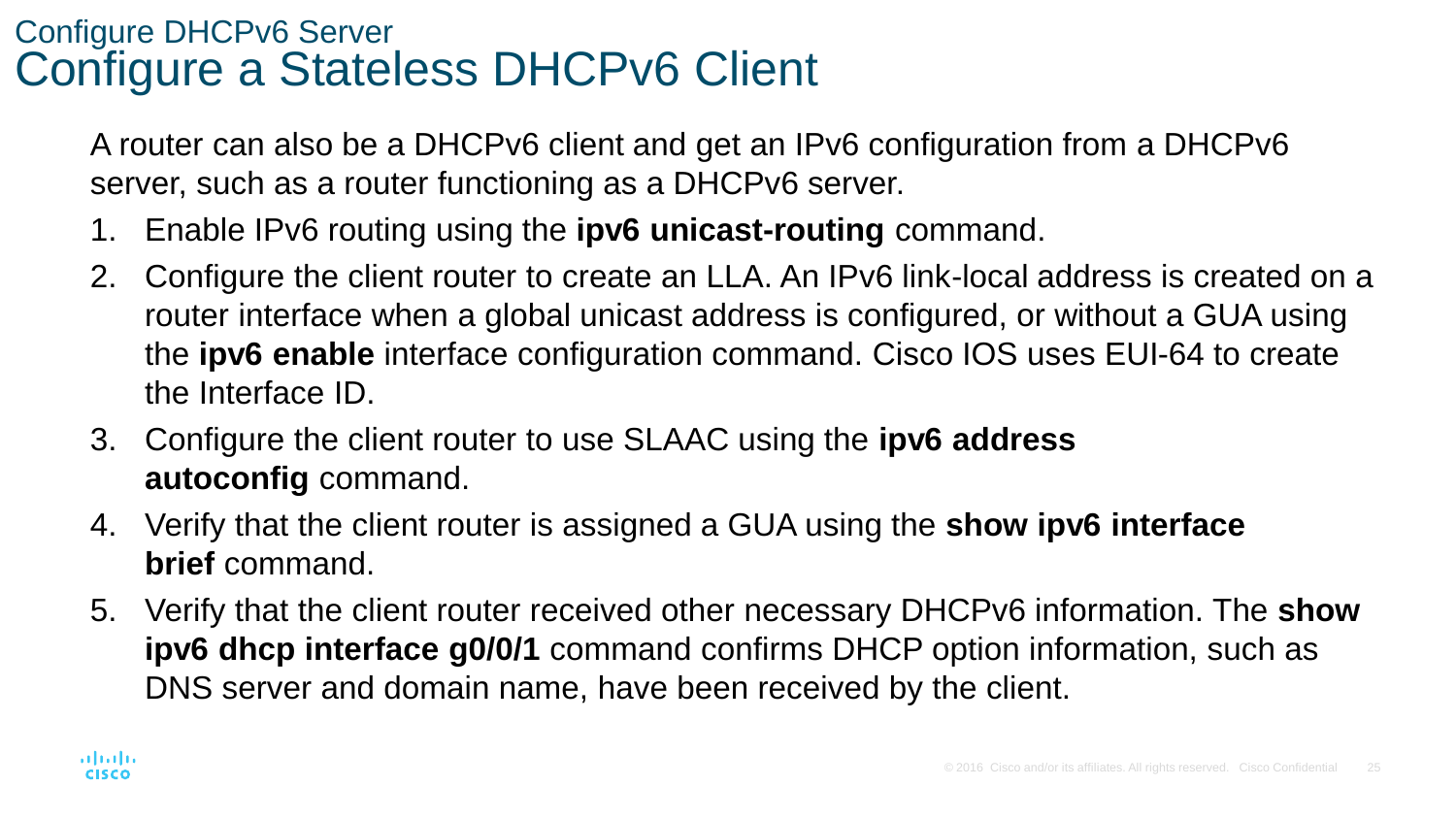#### Configure DHCPv6 Server Configure a Stateful DHCPv6 Server

The stateful DHCP server option requires that the IPv6 enabled router tells the host to contact a DHCPv6 server to obtain all necessary IPv6 network addressing information.

There are five steps to configure and verify a router as a stateful DHCPv6 server:

- 1. Enable IPv6 routing using the **ipv6 unicast-routing** command.
- 2. Define a DHCPv6 pool name using the **ipv6 dhcp pool** *POOL-NAME* global config command.
- 3. Configure the DHCPv6 pool with options. Common options include the **address prefix** command, domain name, DHS server IP address, and more.
- 4. Bind the interface to the pool using the **ipv6 dhcp server** *POOL-NAME* interface config command.
	- Manually change the M flag from 0 to 1 using the interface command **ipv6 nd managed-config-flag**.
	- Manually change the A flag from 1 to 0 using the **ipv6 nd prefix default no-autoconfig** interface command to inform the client to not to use SLAAC to create a GUA. The router will now respond to stateful DHCPv6 requests with the information contained in the pool.
- 5. Verify that the hosts have received IPv6 addressing information using the **ipconfig /all** command.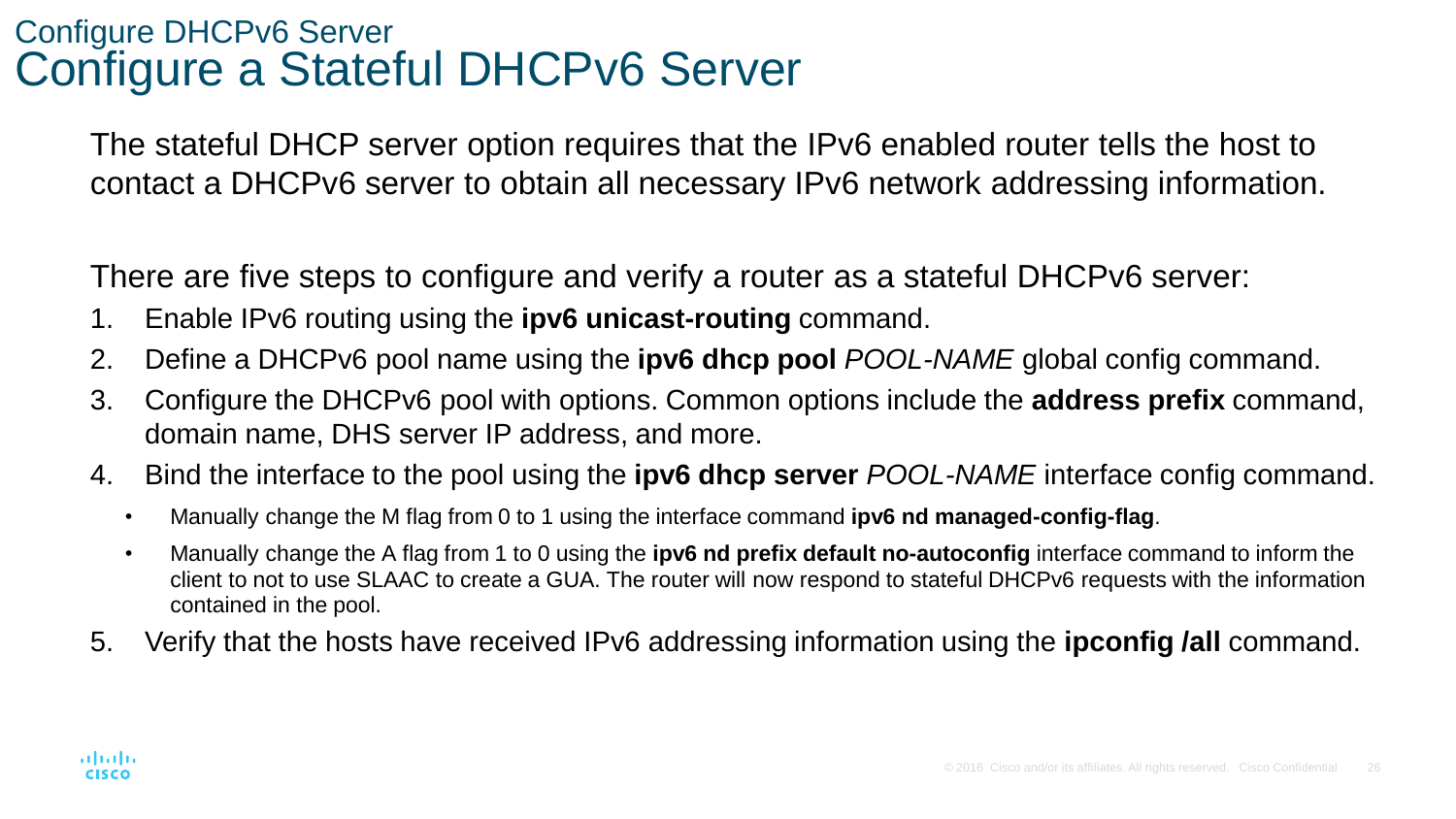#### Configure DHCPv6 Server Configure a Stateful DHCPv6 Client

A router can also be a DHCPv6 client. The client router needs to have **ipv6 unicastrouting** enabled and an IPv6 link-local address to send and receive IPv6 messages.

There are five steps to configure and verify a router as a stateless DHCPv6 client.

- 1. Enable IPv6 routing using the **ipv6 unicast-routing** command.
- 2. Configure the client router to create an LLA. An IPv6 link-local address is created on a router interface when a global unicast address is configured, or without a GUA using the **ipv6 enable** interface configuration command. Cisco IOS uses EUI-64 to create an Interface ID.
- 3. Configure the client router to use DHCPv6 using the **ipv6 address dhcp** interface config command.
- 4. Verify that the client router is assigned a GUA using the **show ipv6 interface brief** command.
- 5. Verify that the client router received other necessary DHCPv6 information using the **show ipv6 dhcp interface g0/0/1** command.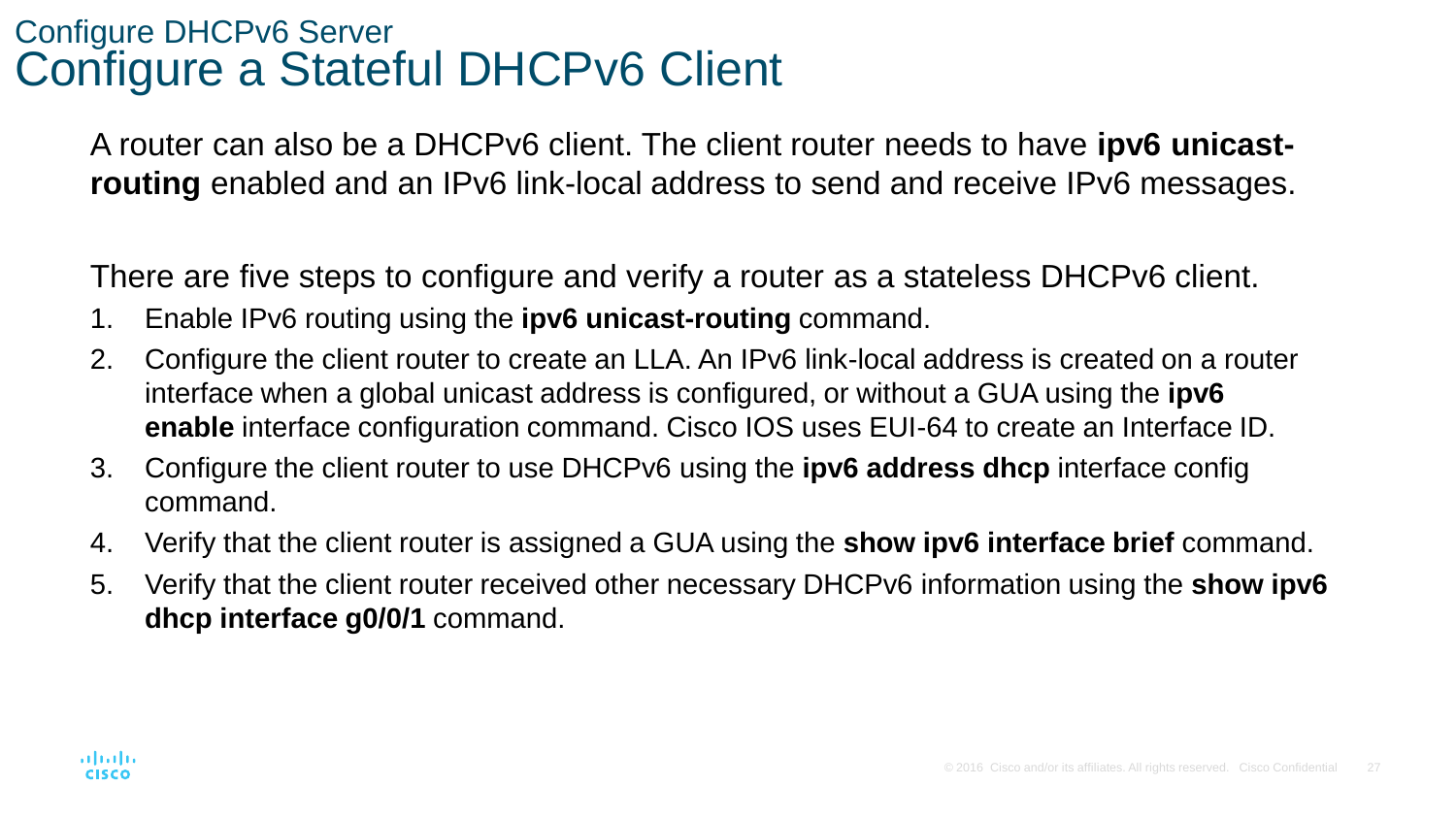#### Configure DHCPv6 Server DHCPv6 Server Verification Commands

The **show ipv6 dhcp pool** command verifies the name of the DHCPv6 pool and its parameters. The command also identifies the number of active clients.

```
R1# show ipv6 dhcp pool
DHCPv6 pool: IPV6-STATEFUL
 Address allocation prefix: 2001:DB8:ACAD:1::/64 valid 172800 preferred 86400 (2 in use, 0
conflicts)
 DNS server: 2001:4860:4860::8888
 Domain name: example.com
 Active clients: 2
R1#
```
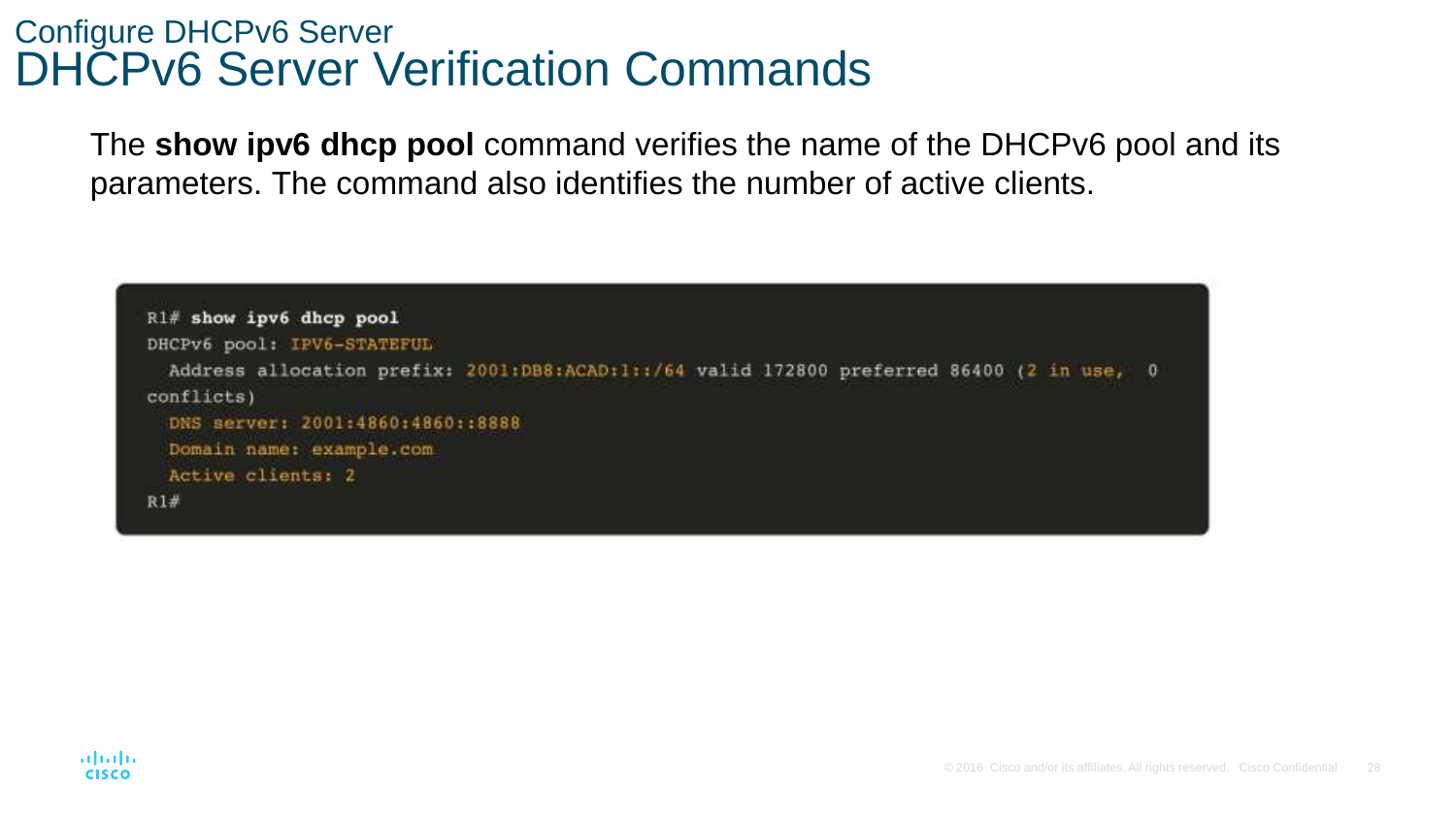#### Configure DHCPv6 Server DHCPv6 Server Verification Commands (Cont.)

Use the **show ipv6 dhcp**

**binding** command output to display the IPv6 link-local address of the client and the global unicast address assigned by the server.

- This information is maintained by a stateful DHCPv6 server.
- A stateless DHCPv6 server would not maintain this information.

```
R1# show ipv6 dhcp binding
Client: FE80::192F:6FBC:9DB:B749
  DUID: 0001000125148183005056B327D6
  Username : unassigned
  VRF : default
  IA NA: IA ID 0x03000C29, T1 43200, T2 69120
    Address: 2001:DB8:ACAD:1:A43C:FD28:9D79:9E42
            preferred lifetime 86400, valid lifetime 172800
            expires at Sep 27 2019 09:10 AM (171192 seconds)
Client: FE80.:2FC:BAFF:FE94:29BI
  DUID: 0003000100FCBA9429B0
  Username : unassigned
  VRF : default
  IA NA: IA ID 0x00060001, T1 43200, T2 69120
    Address: 2001:DB8.ACAD:1:B4CB:25FA:3C9:747C
            preferred lifetime 86400, valid lifetime 172800
            expires at Sep 27 2019 09:29 AM (172339 seconds)
R1#
```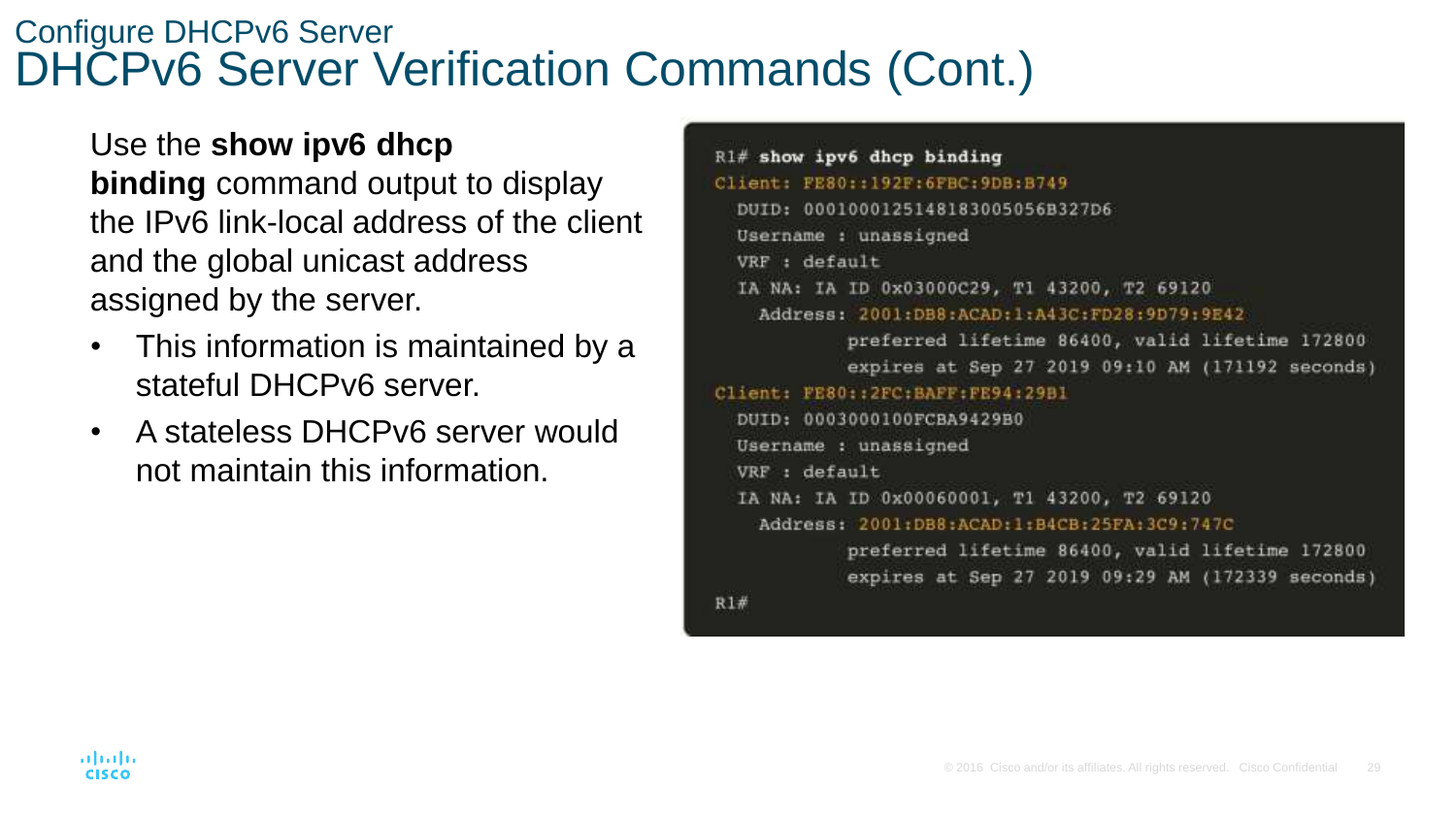#### Configure DHCPv6 Server Configure a DHCPv6 Relay Agent

If the DHCPv6 server is located on a different network than the client, then the IPv6 router can be configured as a DHCPv6 relay agent.

- The configuration of a DHCPv6 relay agent is similar to the configuration of an IPv4 router as a DHCPv4 relay.
- This command is configured on the interface facing the DHCPv6 clients and specifies the DHCPv6 server address and egress interface to reach the server, as shown in the output. The egress interface is only required when the next-hop address is an LLA.



aludu **CISCO**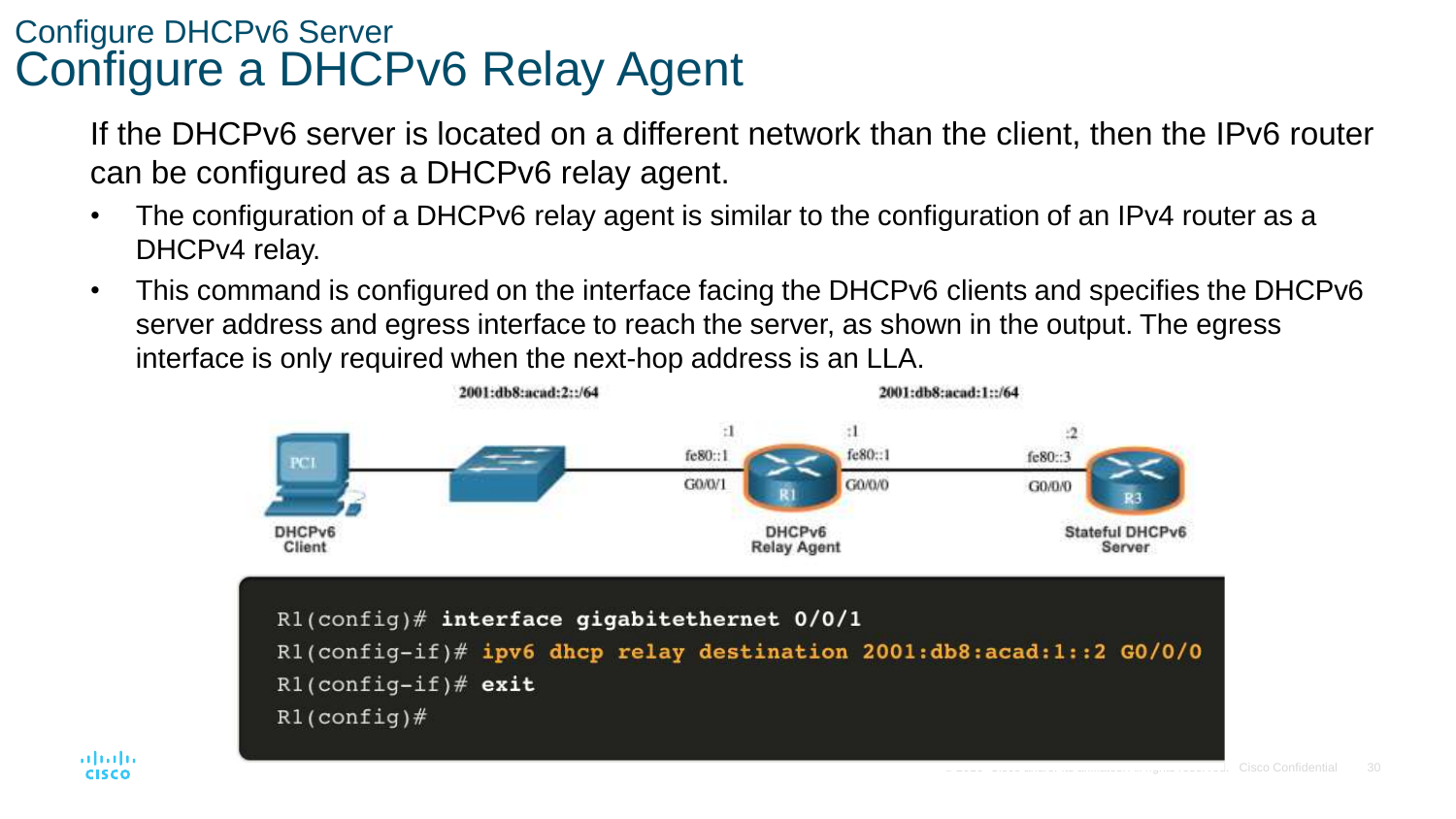#### Configure DHCPv6 Server Verify the DHCPv6 Relay Agent

Verify that the DHCPv6 relay agent is operational with the **show ipv6 dhcp interface** and **show ipv6 dhcp binding** commands.





Verify Windows hosts received IPv6 addressing information with the **ipconfig /all** command.

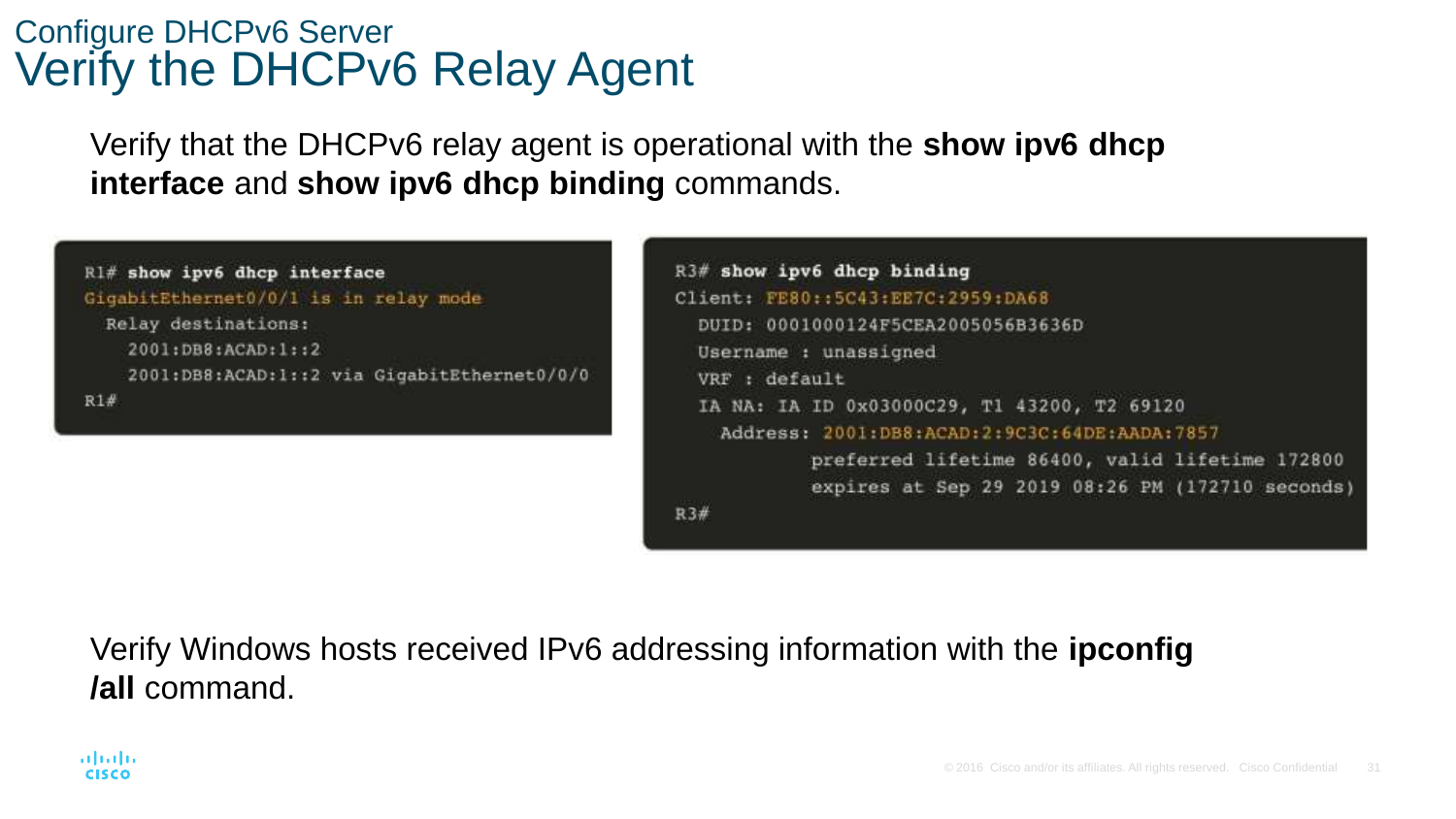### 8.5 Module Practice and Quiz

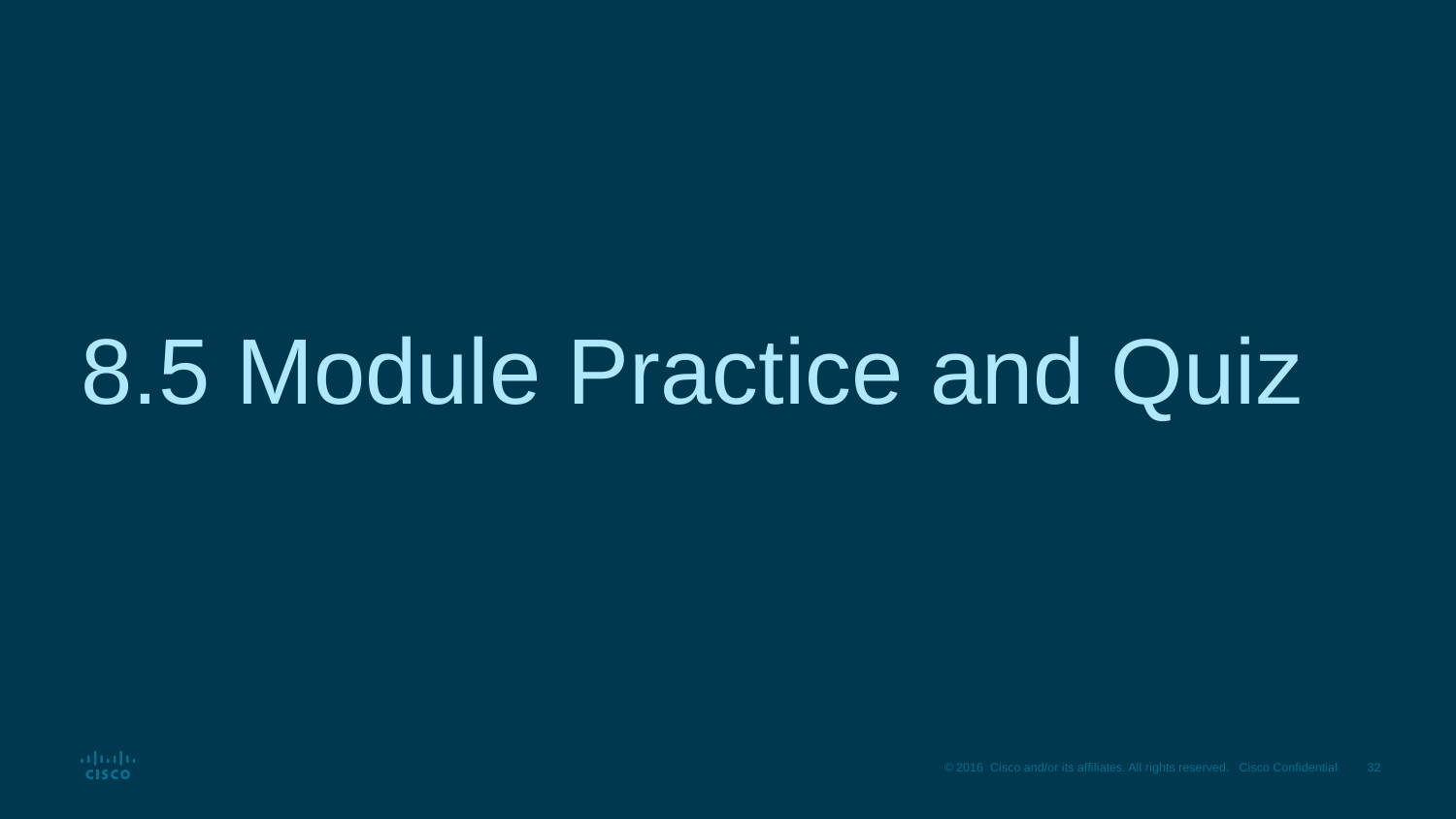### Module Practice and Quiz Lab – Configure DHCPv6

In this lab, you will complete the following objectives:

- Part 1: Build the Network and Configure Basic Device Settings
- Part 2: Verify SLAAC address assignment from R1
- Part 3: Configure and verify a Stateless DHCPv6 Server on R1
- Part 4: Configure and verify a Stateful DHCPv6 Server on R1
- Part 5: Configure and verify a DHCPv6 Relay on R2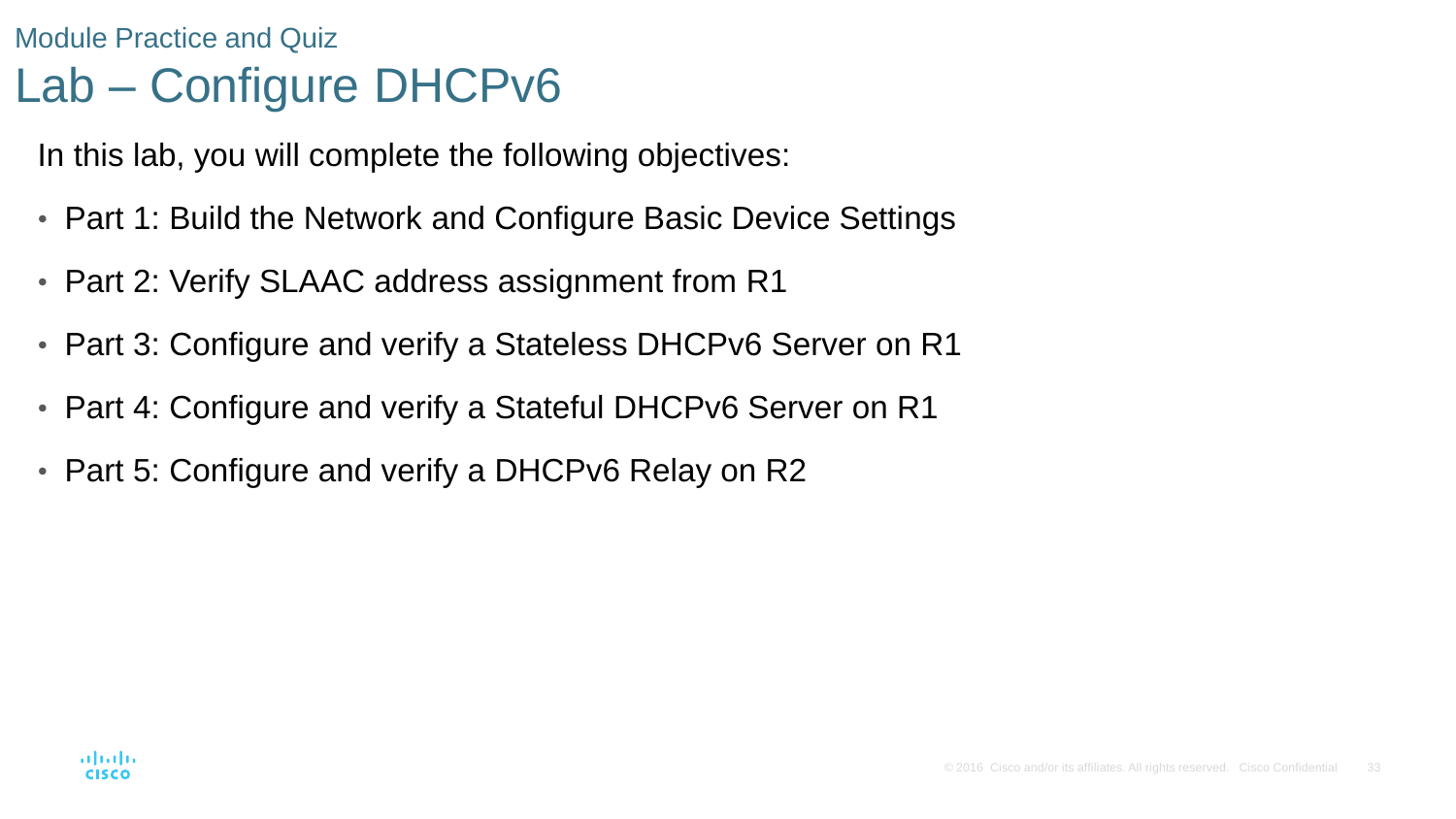#### Module Practice and Quiz What Did I Learn In This Module?

- On a router, an IPv6 global unicast addresses (GUA) is manually configured using the **ipv6 address** *ipv6-address/prefixlength* interface configuration command.
- When automatic IPv6 addressing is selected, the host will attempt to automatically obtain and configure IPv6 address information on the interface.
- The IPv6 link-local address is automatically created by the host when it boots and the Ethernet interface is active.
- The decision of how a client will obtain an IPv6 GUA depends on the settings within the RA message. An ICMPv6 RA message includes three flags to identify the dynamic options available to a host:
	- A flag This is the Address Autoconfiguration flag. Use SLAAC to create an IPv6 GUA.
	- O flag This is the Other Configuration flag. Get Other information from a stateless DHCPv6 server.
	- M flag This is the Managed Address Configuration flag. Use a stateful DHCPv6 server to obtain an IPv6 GUA.
- The SLAAC method enables hosts to create their own unique IPv6 global unicast address without the services of a DHCPv6 server. SLAAC, which is stateless, uses ICMPv6 RA messages to provide addressing and other configuration information that would normally be provided by a DHCP server. SLAAC can be deployed as SLAAC only, or SLAAC with DHCPv6. The SLAAC only method is enabled by default when the **ipv6 unicast-routing** command is configured.
- To enable the sending of RA messages, a router must join the IPv6 all-routers group using the **ipv6 unicast-routing** global config command. Use the **show ipv6 interface** command to verify if a router is enabled.
- All enabled Ethernet interfaces with an IPv6 GUA configured will start sending RA messages with the A flag set to 1, and the O and M flags set to 0. The A = 1 flag suggests to the client to create its own IPv6 GUA using the prefix advertised in the RA. The O =0 and M=0 flags instructs the client to use the information in the RA message exclusively.
- A router sends RA messages every 200 seconds. However, it will also send an RA message if it receives an RS message from a host.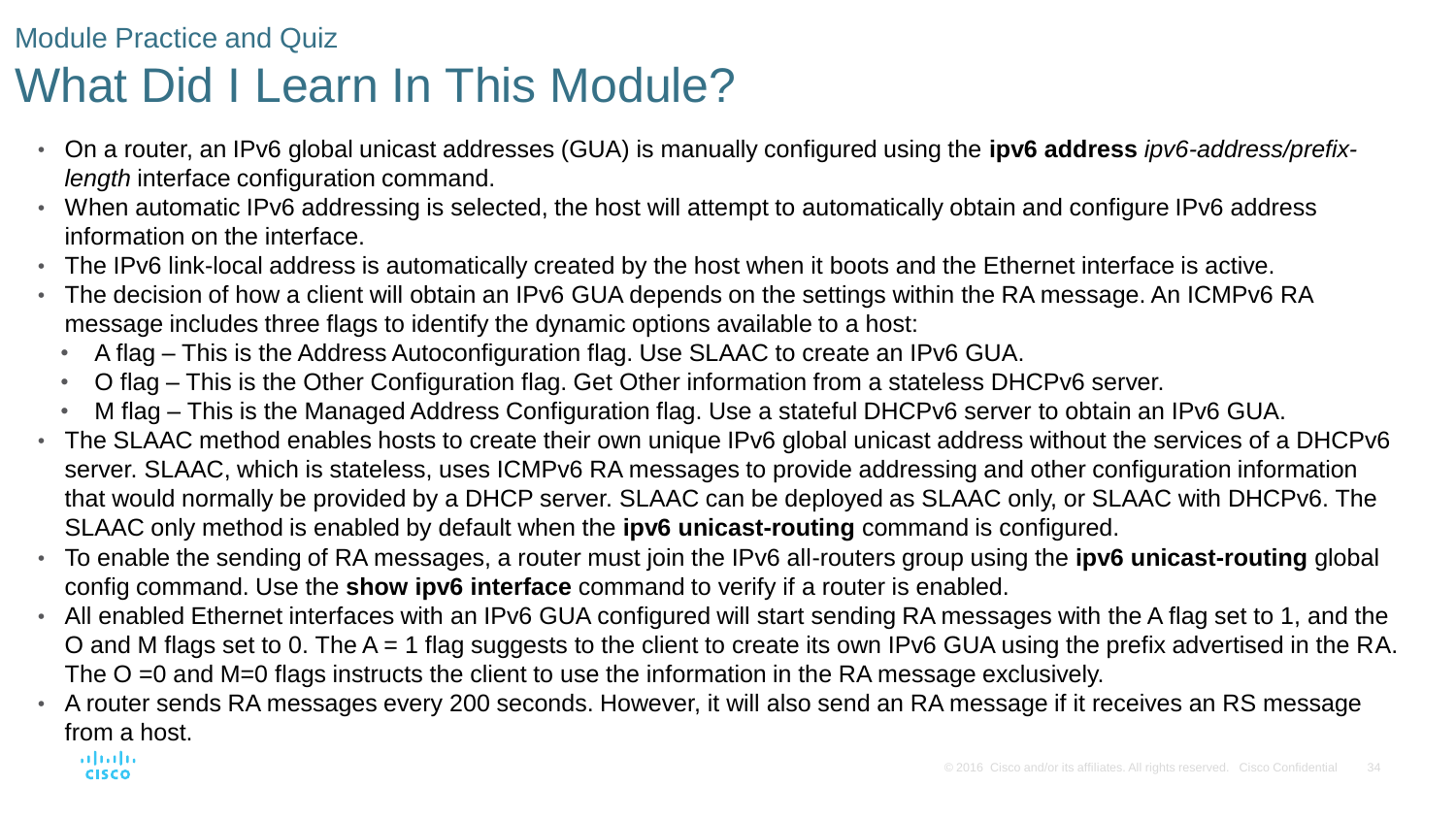#### Module Practice and Quiz What Did I Learn In This Module?

- Using SLAAC, a host typically acquires its 64-bit IPv6 subnet information from the router RA. However, it must generate the remainder 64-bit interface identifier (ID) using one of two methods: randomly generated, or EUI-64.
- The DAD process is used by a host to ensure that the IPv6 GUA is unique. DAD is implemented using ICMPv6. To perform DAD, the host sends an ICMPv6 NS message with a specially constructed multicast address, called a solicited-node multicast address. This address duplicates the last 24 bits of IPv6 address of the host.
- The host begins the DHCPv6 client/server communications after stateless DHCPv6 or stateful DHCPv6 is indicated in the RA.
- Server to client DHCPv6 messages use UDP destination port 546, while client to server DHCPv6 messages use UDP destination port 547.
- The stateless DHCPv6 option informs the client to use the information in the RA message for addressing, but additional configuration parameters are available from a DHCPv6 server. This is called stateless DHCPv6 because the server is not maintaining any client state information.
- Stateless DHCPv6 is enabled on a router interface using the **ipv6 nd other-config-flag** interface configuration command. This sets the O flag to 1.
- In stateful DHCPv6, the RA message tells the client to obtain all addressing information from a stateful DHCPv6 server, except the default gateway address which is the source IPv6 link-local address of the RA. It is called stateful because the DHCPv6 server maintains IPv6 state information.
- Stateful DHCPv6 is enabled on a router interface using the **ipv6 nd managed-config-flag** interface configuration command. This sets the M flag to 1.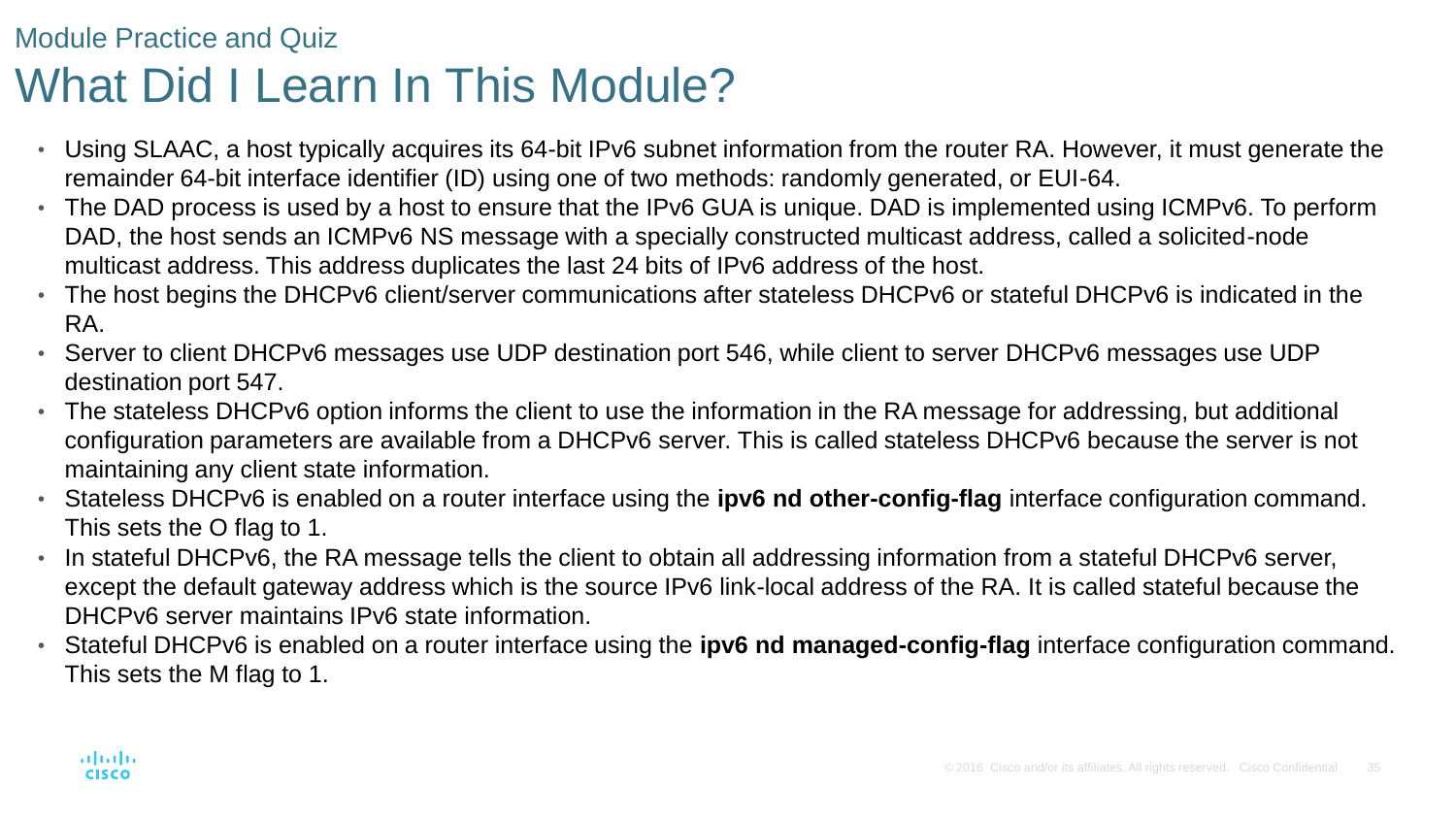#### Module Practice and Quiz What Did I Learn In This Module?

- A Cisco IOS router can be configured to provide DHCPv6 server services as one of the following three types: DHCPv6 server, DHCPv6 client, or DHCPv6 relay agent.
- A router can also be a DHCPv6 client and get an IPv6 configuration from a DHCPv6 server.
- The stateful DHCP server option requires that the IPv6-enabled router tells the host to contact a DHCPv6 server to acquire all required IPv6 network addressing information.
- For a client router to be a DHCPv6 router, it needs to have ipv6 unicast-routing enabled and an IPv6 link-local address to send and receive IPv6 messages.
- Use the **show ipv6 dhcp poo**l and **show ipv6 dhcp binding** commands to verify DHCPv6 operation on a router.
- If the DHCPv6 server is located on a different network than the client, then the IPv6 router can be configured as a DHCPv6 relay agent using the **ipv6 dhcp relay destination** *ipv6-address* **[***interface-type interface-number***]** command. This command is configured on the interface facing the DHCPv6 clients and specifies the DHCPv6 server address and egress interface to reach the server. The egress interface is only required when the next-hop address is an LLA.
- Verify the DHCPv6 relay agent is operational with the **show ipv6 dhcp interface** and show **ipv6 dhcp binding** commands.